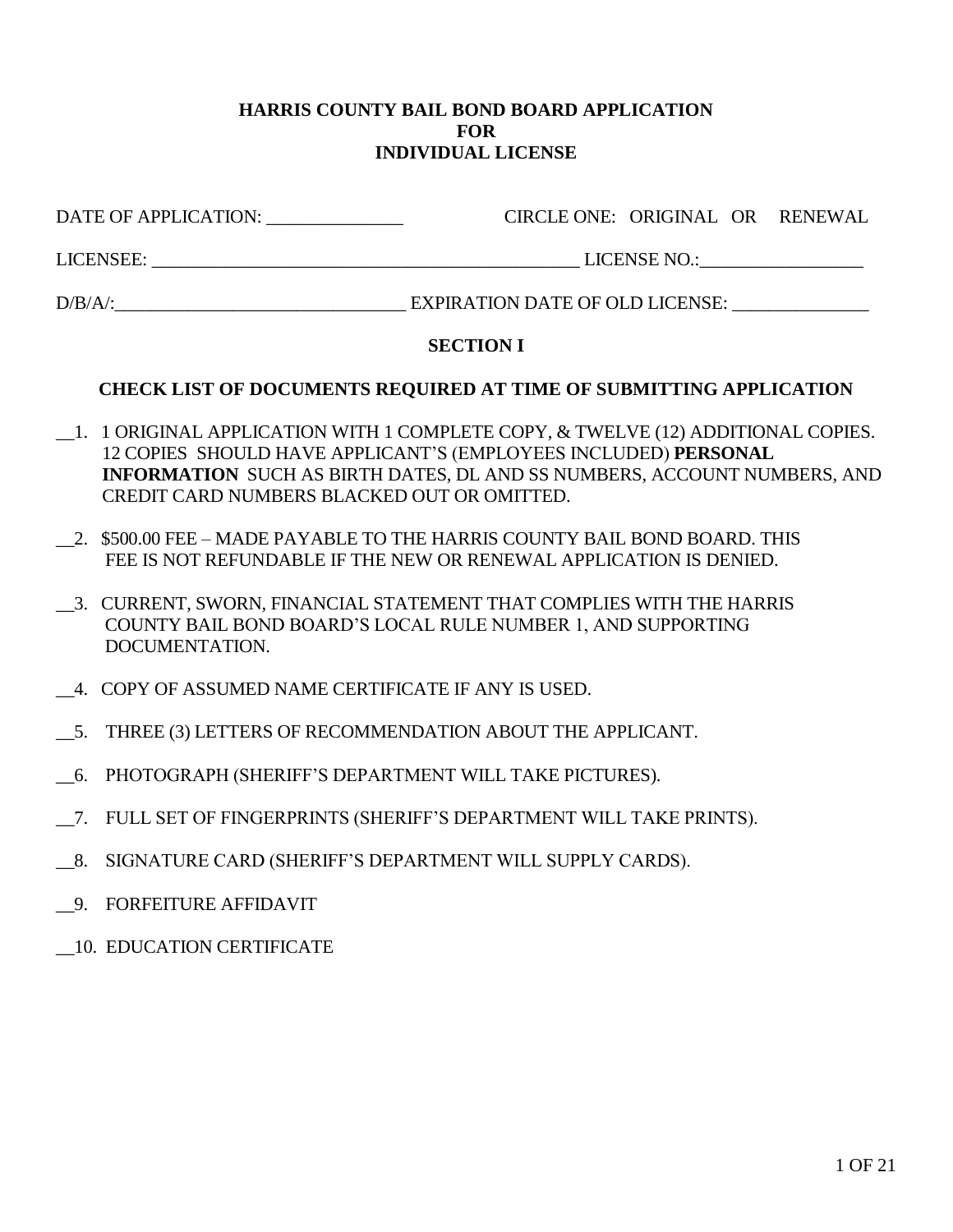- \_\_11. REQUIRED REAL PROPERTY DOCUMENTS NEEDED AT TIME OF FILING:
	- \_\_\_\_ A. CERTIFIED COPY OF WARRANTY DEEDS ON PROPERTY PLEDGED.
	- \_\_\_\_ B. A COMPLETE CERTIFIED APPRAISAL ON PROPERTY PLEDGED, NO OLDER THAN NINETY (90) DAYS AT TIME OF APPLICATION FILING, OR RENEWAL, FROM A MEMBER OF ONE OF THE FOLLOWING SOCIETY OR INSTITUTION.
		- \_\_\_ 1. SOCIETY OF REAL ESTATE APPRAISERS
		- \_\_\_ 2. MEMBER OF APPRAISER INSTITUTE
		- \_\_\_ 3. HARRIS COUNTY CONTRACT APPRAISER
	- \_\_\_\_ C. TAX RECEIPTS SHOWING THAT ALL TAXES ARE CURRENT FROM ALL TAXING AUTHORITIES AND THERE ARE NO TAX LIENS FILED AGAINST ANY PROPERTY OWNED FROM THE FOLLOWING:
		- \_\_\_\_ 1. HARRIS COUNTY
		- $\_\_\_\$ 2. CITY
		- \_\_\_\_ 3. SCHOOL DISTRICT
		- \_\_\_\_ 4. ANY OTHER TAXING AUTHORITY
	- \_\_\_\_ D. COPY OF THE FIRE AND EXTENDED COVERAGE INSURANCE POLICY ON THE PROPERTY PLEDGED SHOWING THAT THE IMPROVEMENTS ARE COVERED TO THE MINIMUM AMOUNT OF EIGHTY PERCENT (80%) OF APPRAISED AMOUNT.
	- \_\_\_\_ E. SWORN STATEMENT FROM SPOUSE AFFIRMING PLEDGING REAL PROPERTY TO HARRIS COUNTY BAIL BOND BOARD, SUPPLIED WITH APPLICATION.
- \_\_12. COLLATERAL LOG (IF RENEWAL).
- \_\_13. AFTER LICENSE IS APPROVED, APPLICANT MUST SUBMIT ONE OF THE FOLLOWING:
	- \_\_\_\_ A. CERTIFIED CHECK FROM A FEDERAL INSURED FINANCIAL INSTITUTION IN THE AMOUNT OF FIFTY THOUSAND DOLLARS (50,000.00) OR MORE, MADE PAYABLE TO THE HARRIS COUNTY TREASURER FOR THE BENIFIT OF... (License # and Name).
	- \_\_\_\_\_B. CERTIFICATE OF DEPOSIT, FROM A FEDERAL INSURED LOCAL FINANCIAL INSTITUTION IN THE AMOUNT OF FIFTY THOUSAND DOLLARS (50,000.00) OR MORE, MADE PAYABLE TO THE HARRIS COUNTY TREASURER FOR THE BENIFIT OF... (License # and Name). DEPOSIT MUST AUTOMATICALLY BE RENEWABLE.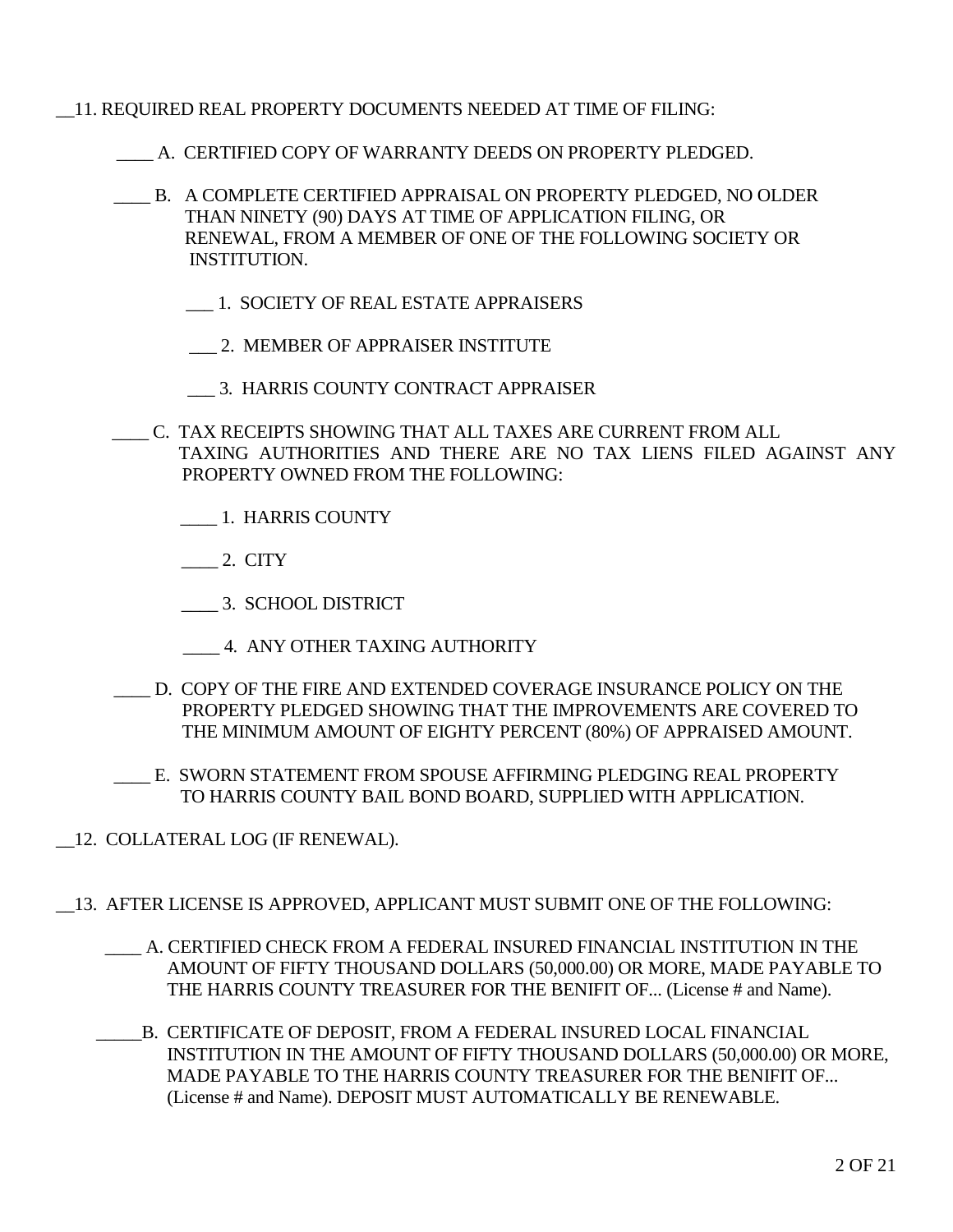- \_\_\_\_ C. UNITED STATES CURRENCY IN THE AMOUNT OF FIFTY THOUSAND DOLLARS (50,000.00) OR MORE. TO BE DEPOSITED DIRECTLY WITH THE TREASURER'S OFFICE.
- \_\_\_\_ D. DEED OF TRUST TO THE HARRIS COUNTY BAIL BOND BOARD ON HARRIS COUNTY REAL PROPERTY THAT IS TO BE USED, IN THE AMOUNT OF FIFTY THOUSAND DOLLARS (50,000.00) OR MORE. (THE DEED OF TRUST MUST BE DRAFTED BY/ OR APPROVED BY THE COUNTY ATTORNEY'S OFFICE)
- \_\_\_14. PROPER AND FULLY COMPLETED TYPED APPLICATION FILED IN A TIMELY MANNER WITH THE BOARD'S SECRETARY.

# **ALL REQUIRED DOCUMENTS MUST BE TURNED IN WITH THIS APPLICATION**

\*\*\*\*\*\*\*\*\*\*\*\*\*\*\*\*\*\*\*\*\*\*\*\*\*\*\*\*\*\*\*\*\*\*\*\*\*\*\*\*\*\*\*\*\*\*\*\*\*\*\*\*\*\*\*\*\*\*\*\*\*\*\*\*\*\*\*\*\*\*\*\*\*\*\*

# **THIS SECTION FOR BOARD USE ONLY**

DATE AND TIME APPLICATION RECEIVED BY BOARD'S SECRETARY: \_\_\_\_\_\_\_\_\_\_\_\_\_\_\_\_\_\_\_\_\_\_\_

RECEIVED BY: \_\_\_\_\_\_\_\_\_\_\_\_\_\_\_\_\_\_\_\_\_\_\_\_\_\_\_\_\_\_\_\_\_\_\_\_\_\_\_\_\_\_\_\_\_\_\_\_\_\_\_\_\_\_\_\_\_\_\_\_\_\_

CHECKED BY: \_\_\_\_\_\_\_\_\_\_\_\_\_\_\_\_\_\_\_\_\_\_\_\_\_\_\_\_\_\_\_\_\_\_\_\_\_\_\_\_\_\_\_\_\_\_\_\_\_\_\_\_\_\_\_\_\_\_\_\_\_\_\_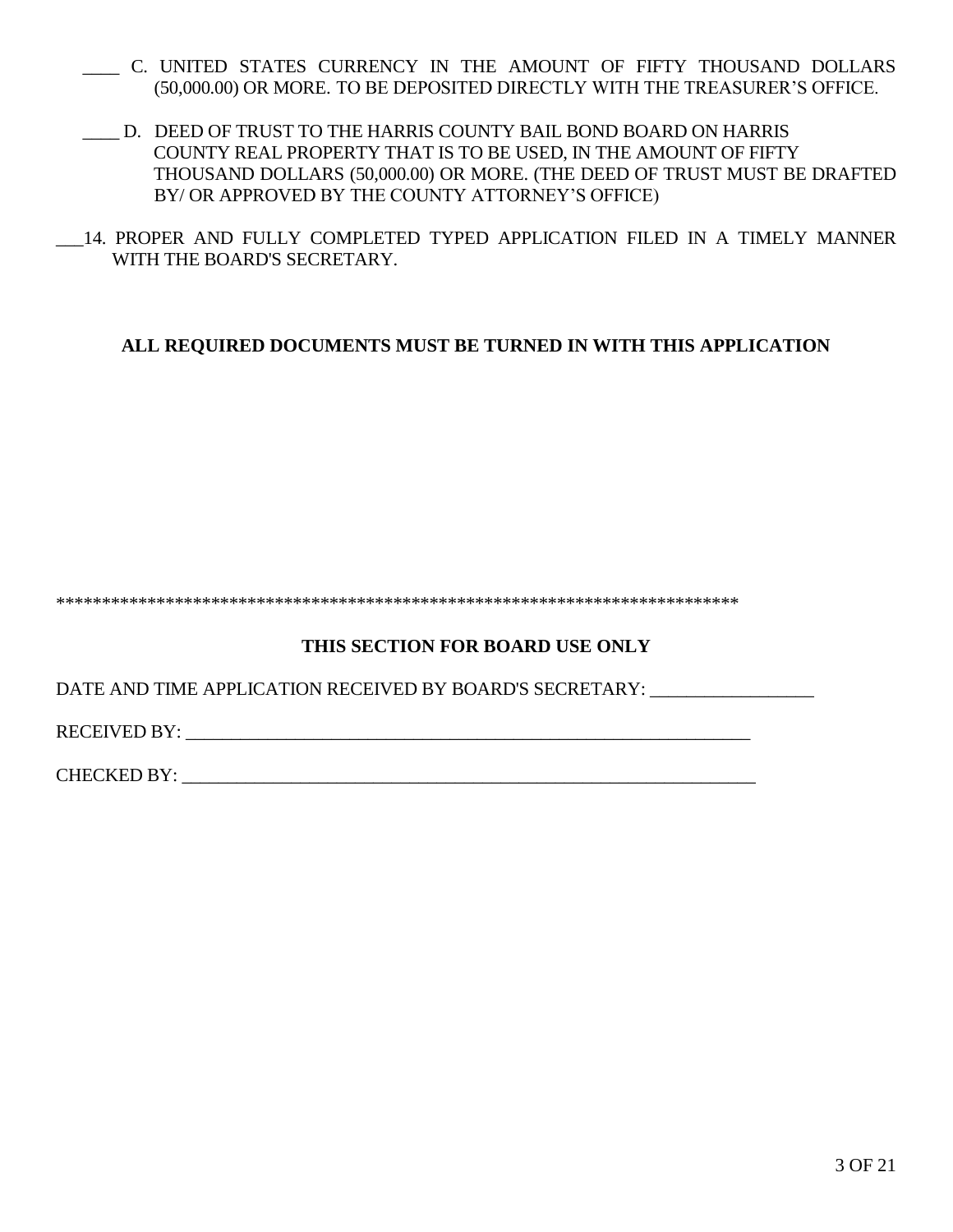# **SECTION II**

|                       | SOCIAL SECURITY NUMBER: U.S. CITIZEN: YES_____ NO____                                                                                                                                                                          |
|-----------------------|--------------------------------------------------------------------------------------------------------------------------------------------------------------------------------------------------------------------------------|
|                       | 2. D/B/A OR NAME UNDER WHICH THIS BONDING COMPANY BUSINESS WILL BE OR IS                                                                                                                                                       |
|                       |                                                                                                                                                                                                                                |
|                       | CITY, STATE, AND ZIP: University of the CITY, STATE of the CITY of the CITY of the CITY of the CITY of the CITY of the CITY of the CITY of the CITY of the CITY of the CITY of the CITY of the CITY of the CITY of the CITY of |
| LIST ALL SUB OFFICES; |                                                                                                                                                                                                                                |
|                       | PHONE: CITY,                                                                                                                                                                                                                   |
|                       |                                                                                                                                                                                                                                |
|                       | PHONE: CITY,                                                                                                                                                                                                                   |
|                       |                                                                                                                                                                                                                                |
|                       | PHONE: CITY, CITY,                                                                                                                                                                                                             |
|                       |                                                                                                                                                                                                                                |
|                       | PHONE: CITY, CITY,                                                                                                                                                                                                             |
|                       | STATE, AND ZIP: University of the Community of the Community of the Community of the Community of the Community of the Community of the Community of the Community of the Community of the Community of the Community of the C |
|                       | PHONE: CITY,                                                                                                                                                                                                                   |
|                       | STATE, AND ZIP: North Contract of the Contract of the Contract of the Contract of the Contract of the Contract of the Contract of the Contract of the Contract of the Contract of the Contract of the Contract of the Contract |
|                       | PHONE: CITY,                                                                                                                                                                                                                   |
|                       |                                                                                                                                                                                                                                |
|                       | PHONE: CITY,                                                                                                                                                                                                                   |
|                       | STATE, AND ZIP: University of the contract of the contract of the contract of the contract of the contract of the contract of the contract of the contract of the contract of the contract of the contract of the contract of  |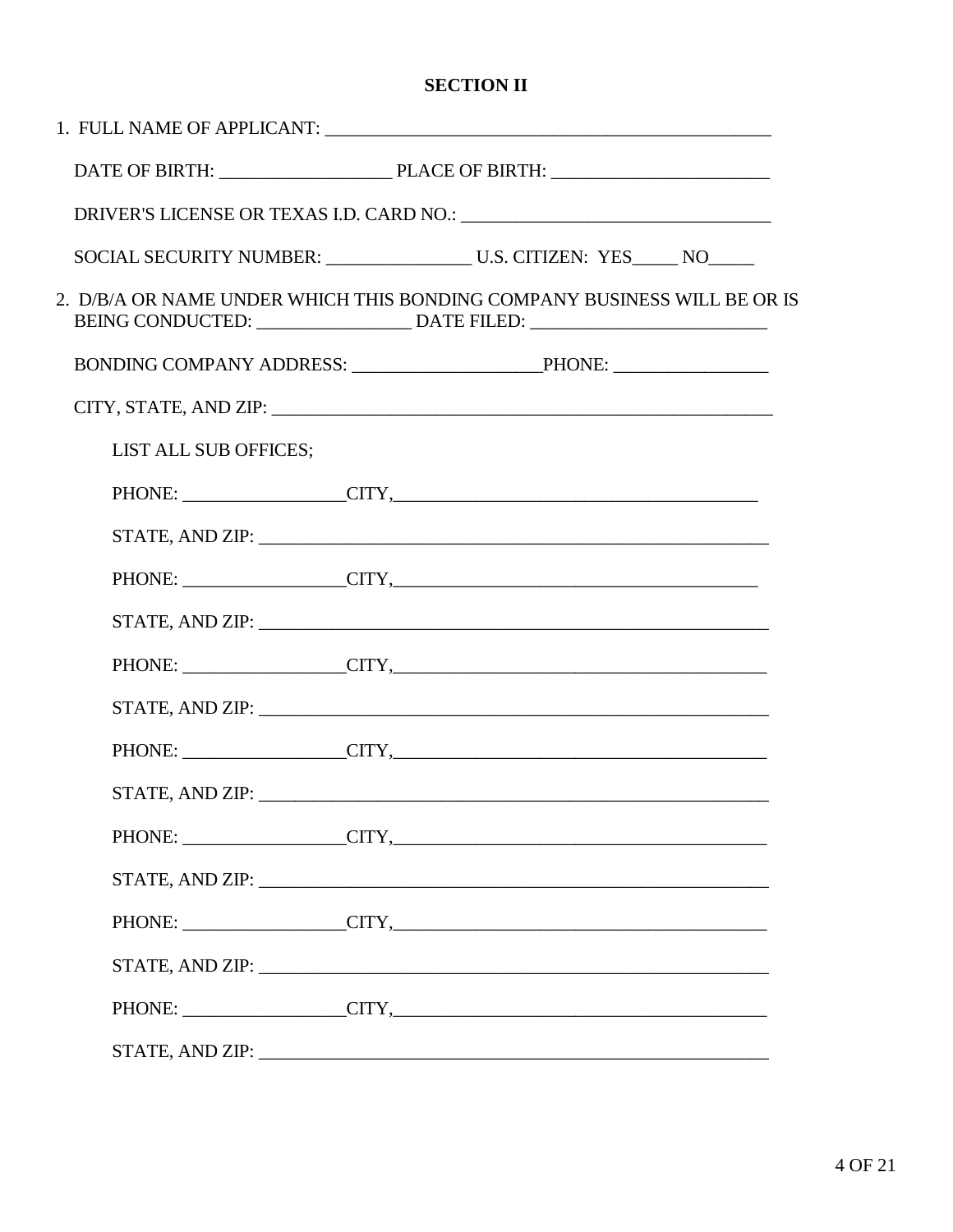| PHONE NUMBER: CELL:                                                                                                                                                                                                            |  |
|--------------------------------------------------------------------------------------------------------------------------------------------------------------------------------------------------------------------------------|--|
| EMAIL ADDRESS: New York Contract the Contract of the Contract of the Contract of the Contract of the Contract of the Contract of the Contract of the Contract of the Contract of the Contract of the Contract of the Contract  |  |
|                                                                                                                                                                                                                                |  |
|                                                                                                                                                                                                                                |  |
| CITY, STATE AND ZIP: University of the CITY, STATE AND ZIP:                                                                                                                                                                    |  |
|                                                                                                                                                                                                                                |  |
| BUSINESS HOMESTEAD CITY, STATE AND ZIP: University of the Media Media and Alexander Andrews Media and Alexander Andrews Media and Alexander Andrews Media and Alexander Andrews Media and Alexander Andrews Media and Alexande |  |
| 5. HAS APPLICANT EVER BEEN CONVICTED OF A MISDEMEANOR OFFENSE INVOLVING<br>MORAL TURPITUDE OR A FELONY, ANYWHERE, SINCE THE 27TH DAY OF AUGUST,<br>A.D., 1973 ? YES NO _________                                               |  |
| IF YES, EXPLAIN, GIVING FULL DETAILS, JURISDICTION, STATE, COUNTY, COURT, CASE<br>NUMBER, CHARGE, DATE OF OFFENSE, AND FINAL DISPOSITION.                                                                                      |  |
| <u> 1999 - 1999 - 1999 - 1999 - 1999 - 1999 - 1999 - 1999 - 1999 - 1999 - 1999 - 1999 - 1999 - 1999 - 1999 - 199</u>                                                                                                           |  |
|                                                                                                                                                                                                                                |  |
| 6. HAS THE APPLICANT EVER BEEN DENIED, REFUSED, SUSPENDED, OR HAD A LICENSE                                                                                                                                                    |  |

6. HAS THE APPLICANT EVER BEEN DENIED, REFUSED, SUSPENDED, OR HAD A LICENSE REVOKED TO ACT AS A BAIL BONDSMAN IN TEXAS? YES\_\_\_\_\_ NO\_\_\_\_\_\_ HAS THE APPLICANT HAD ANY TYPE OF LICENSE, ANYWHERE DENIED, REFUSED, OR SUSPENDED IN ANY STATE? YES\_\_\_\_\_ NO\_\_\_\_\_\_

 $\overline{\phantom{a}}$  ,  $\overline{\phantom{a}}$  ,  $\overline{\phantom{a}}$  ,  $\overline{\phantom{a}}$  ,  $\overline{\phantom{a}}$  ,  $\overline{\phantom{a}}$  ,  $\overline{\phantom{a}}$  ,  $\overline{\phantom{a}}$  ,  $\overline{\phantom{a}}$  ,  $\overline{\phantom{a}}$  ,  $\overline{\phantom{a}}$  ,  $\overline{\phantom{a}}$  ,  $\overline{\phantom{a}}$  ,  $\overline{\phantom{a}}$  ,  $\overline{\phantom{a}}$  ,  $\overline{\phantom{a}}$ 

 $\overline{\phantom{a}}$  ,  $\overline{\phantom{a}}$  ,  $\overline{\phantom{a}}$  ,  $\overline{\phantom{a}}$  ,  $\overline{\phantom{a}}$  ,  $\overline{\phantom{a}}$  ,  $\overline{\phantom{a}}$  ,  $\overline{\phantom{a}}$  ,  $\overline{\phantom{a}}$  ,  $\overline{\phantom{a}}$  ,  $\overline{\phantom{a}}$  ,  $\overline{\phantom{a}}$  ,  $\overline{\phantom{a}}$  ,  $\overline{\phantom{a}}$  ,  $\overline{\phantom{a}}$  ,  $\overline{\phantom{a}}$ 

 $\overline{\phantom{a}}$  ,  $\overline{\phantom{a}}$  ,  $\overline{\phantom{a}}$  ,  $\overline{\phantom{a}}$  ,  $\overline{\phantom{a}}$  ,  $\overline{\phantom{a}}$  ,  $\overline{\phantom{a}}$  ,  $\overline{\phantom{a}}$  ,  $\overline{\phantom{a}}$  ,  $\overline{\phantom{a}}$  ,  $\overline{\phantom{a}}$  ,  $\overline{\phantom{a}}$  ,  $\overline{\phantom{a}}$  ,  $\overline{\phantom{a}}$  ,  $\overline{\phantom{a}}$  ,  $\overline{\phantom{a}}$ 

IF YES, EXPLAIN (COUNTY, DATE, AND REASON):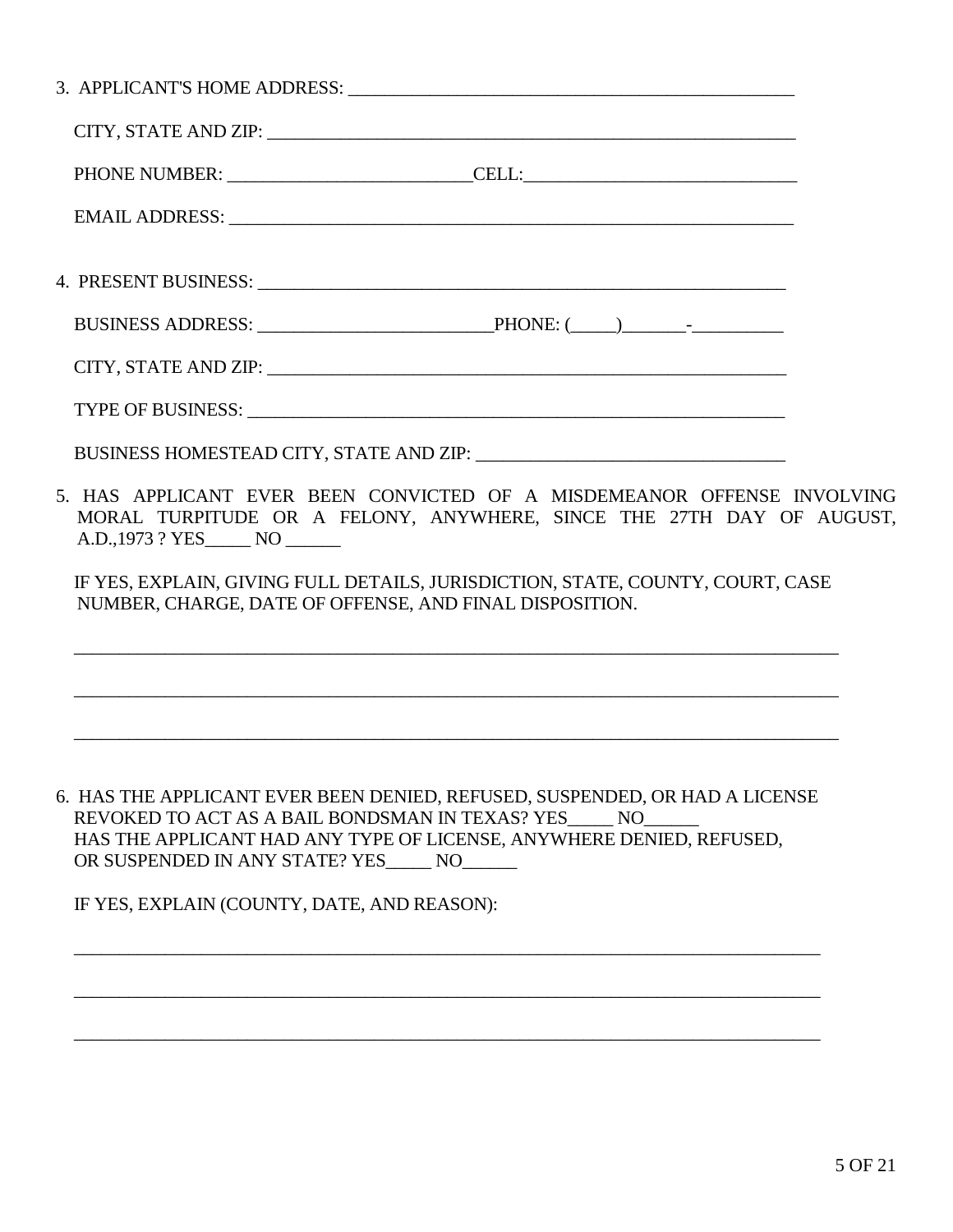7. LIST ALL EMPLOYEES THAT ARE NOW WORKING OR THAT ARE GOING TO WORK FOR THIS BAIL BOND COMPANY; GIVE THEIR NAMES, ADDRESS, CITY, STATE, ZIP, DATE OF BIRTH, SOCIAL SECURITY AND DRIVER'S LICENSE OR IDENTIFICATION NUMBERS. INDICATE IF THE PERSON(S) WILL BE THE MANAGER IF OTHER THAN THE APPLICANT. **DOB SSN**  $DI#$ **Address Name** 

# 8. IS THERE ANY CIVIL LITIGATION PENDING AGAINST THIS APPLICANT? YES NO

IF YES EXPLAIN: New YES EXPLAIN:

# 9. HAS APPLICANT EVER WORKED FOR, OWNED, OR BEEN A PART OF ANY BAIL BOND COMPANY, EITHER ACTIVELY OR INACTIVELY IN THIS COUNTY OR ANY OTHER COUNTY IN TEXAS? YES \_\_\_\_\_\_\_ NO \_\_\_\_\_\_ IF YES GIVE THE FOLLOWING INFORMATION

# COUNTY, DATE, NAME OF COMPANY, AND TELEPHONE NUMBER.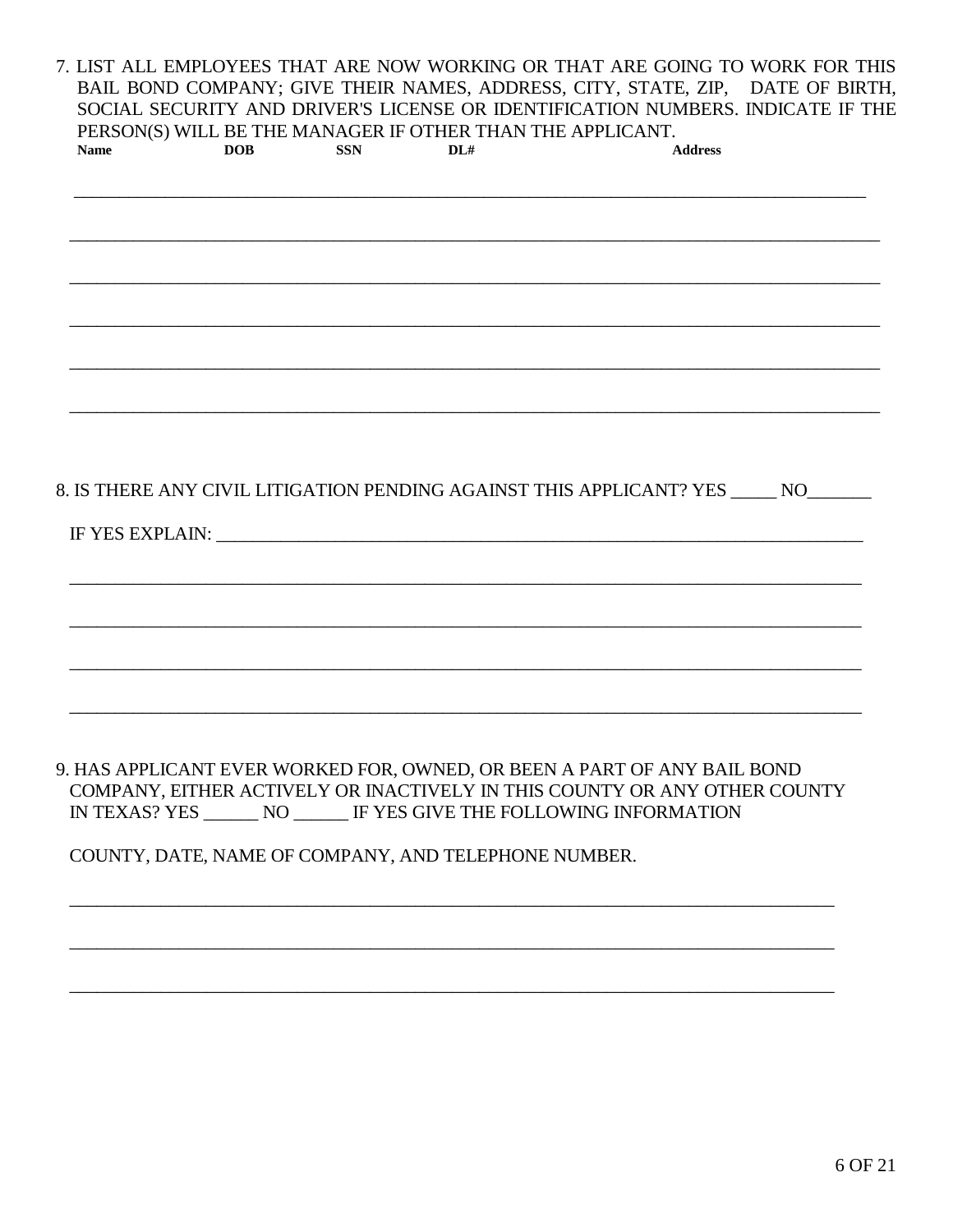## 10. LIST ALL BAIL BOND FINAL JUDGEMENTS THAT ARE NOW PENDING, ANYWHERE,

#### AGAINST THIS APPLICANT OR ANY COMPANY THIS APPLICANT HAS A FINANCIAL

| <b>COUNTY</b> | COURT | CASE# | DEFENDANT'S NAME | JUDG.DATE | <b>LIABILITY</b> |
|---------------|-------|-------|------------------|-----------|------------------|
|               |       |       |                  |           |                  |
|               |       |       |                  |           |                  |
|               |       |       |                  |           |                  |
|               |       |       |                  |           |                  |
|               |       |       |                  |           |                  |
|               |       |       |                  |           |                  |
|               |       |       |                  |           |                  |
|               |       |       |                  |           |                  |
|               |       |       |                  |           |                  |
|               |       |       |                  |           |                  |
|               |       |       |                  |           |                  |
|               |       |       |                  |           |                  |
|               |       |       |                  |           |                  |
|               |       |       |                  |           |                  |
|               |       |       |                  |           |                  |

#### INTEREST IN, AT THIS TIME. GIVE THE FOLLOWING INFORMATION:

TOTAL NUMBER OF FINAL JUDGEMENTS: \_\_\_\_\_\_\_\_\_\_\_ TOTAL AMOUNT OF LIABILITY \$\_\_\_\_\_\_\_\_\_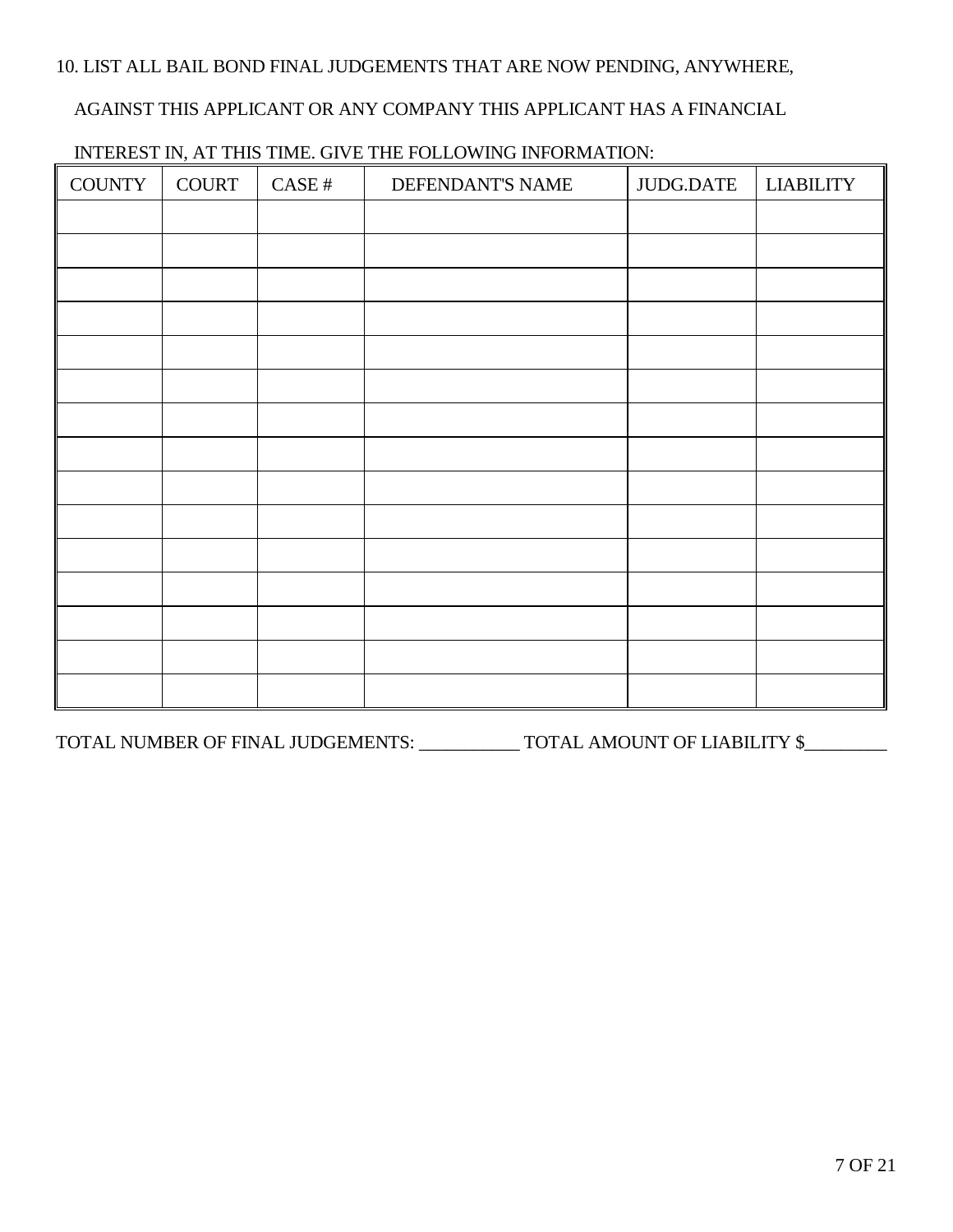# 11. LIST ALL BAIL BOND NISI JUDGEMENTS THAT ARE NOW PENDING, ANYWHERE,

#### AGAINST THIS APPLICANT OR ANY COMPANY THIS APPLICANT HAS ANY FINANCIAL

| <b>COUNTY</b> | <b>COURT</b> | $\operatorname{CASE}$ # | $\frac{1}{2}$<br>DEFENDANT'S NAME | <b>JUDG. DATE</b> | <b>LIABILITY</b> |
|---------------|--------------|-------------------------|-----------------------------------|-------------------|------------------|
|               |              |                         |                                   |                   |                  |
|               |              |                         |                                   |                   |                  |
|               |              |                         |                                   |                   |                  |
|               |              |                         |                                   |                   |                  |
|               |              |                         |                                   |                   |                  |
|               |              |                         |                                   |                   |                  |
|               |              |                         |                                   |                   |                  |
|               |              |                         |                                   |                   |                  |
|               |              |                         |                                   |                   |                  |
|               |              |                         |                                   |                   |                  |
|               |              |                         |                                   |                   |                  |
|               |              |                         |                                   |                   |                  |
|               |              |                         |                                   |                   |                  |
|               |              |                         |                                   |                   |                  |
|               |              |                         |                                   |                   |                  |
|               |              |                         |                                   |                   |                  |
|               |              |                         |                                   |                   |                  |
|               |              |                         |                                   |                   |                  |
|               |              |                         |                                   |                   |                  |
|               |              |                         |                                   |                   |                  |
|               |              |                         |                                   |                   |                  |
|               |              |                         |                                   |                   |                  |
|               |              |                         |                                   |                   |                  |

# INTEREST IN, GIVE THE FOLLOWING INFORMATION:

TOTAL NUMBER OF NISI JUDGEMENTS: \_\_\_\_\_\_\_\_\_\_\_\_\_\_\_\_\_\_\_

TOTAL FINAL JUDGEMENT LIABILITY: \$\_\_\_\_\_\_\_\_\_\_\_\_\_\_\_\_\_\_\_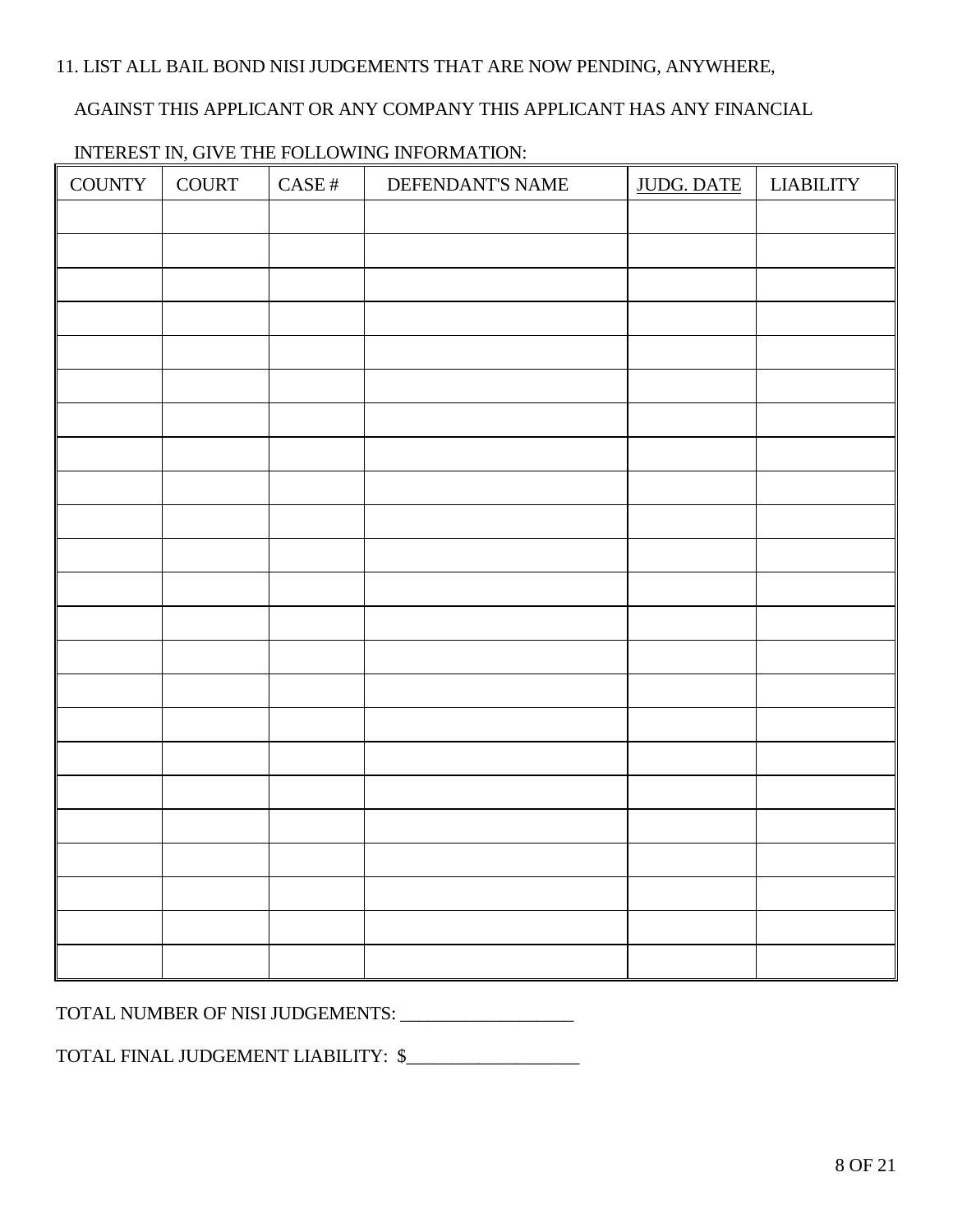| 12. HAS THE APPLICANT/AGENT EVER HAD A BAIL BOND BOARD COMPLAINT OR NOTICE |
|----------------------------------------------------------------------------|
| WRITTEN AGAINST THEM BEFORE? YES NO IF YES, PLEASE EXPLAIN.                |
|                                                                            |
|                                                                            |
|                                                                            |
|                                                                            |

- 13. A PERSON WHO APPLIES TO RENEW A LICENSE THAT HAS BEEN HELD BY THE PERSON FOR AT LEAST EIGHT CONSECUTIVE YEARS WITHOUT HAVING BEEN SUSPENDED OR REVOKED AND COMPLIES WITH CHAPTER 1704.162 MAY RENEW THE LICENSE FOR A PERIOD OF 36 MONTHS FROM THE DATE OF EXPIRATION IF THE BOARD:
	- KNOWS OF NO LEGAL REASON WHY THE LICENSE SHOULD NOT BE RENEWED; AND
	- DETERMINES THAT THE APPLICANT HAS SUBMITTED AN ANNUAL FINANCIAL REPORT TO EACH COUNTY BAIL BOND BOARD BEFORE THE ANNIVERSARY DATE OF THE ISSUANCE OF THE APPLICANT'S LICENSE.

HAVE YOU COMPLIED WITH THIS CHAPTER? YES NO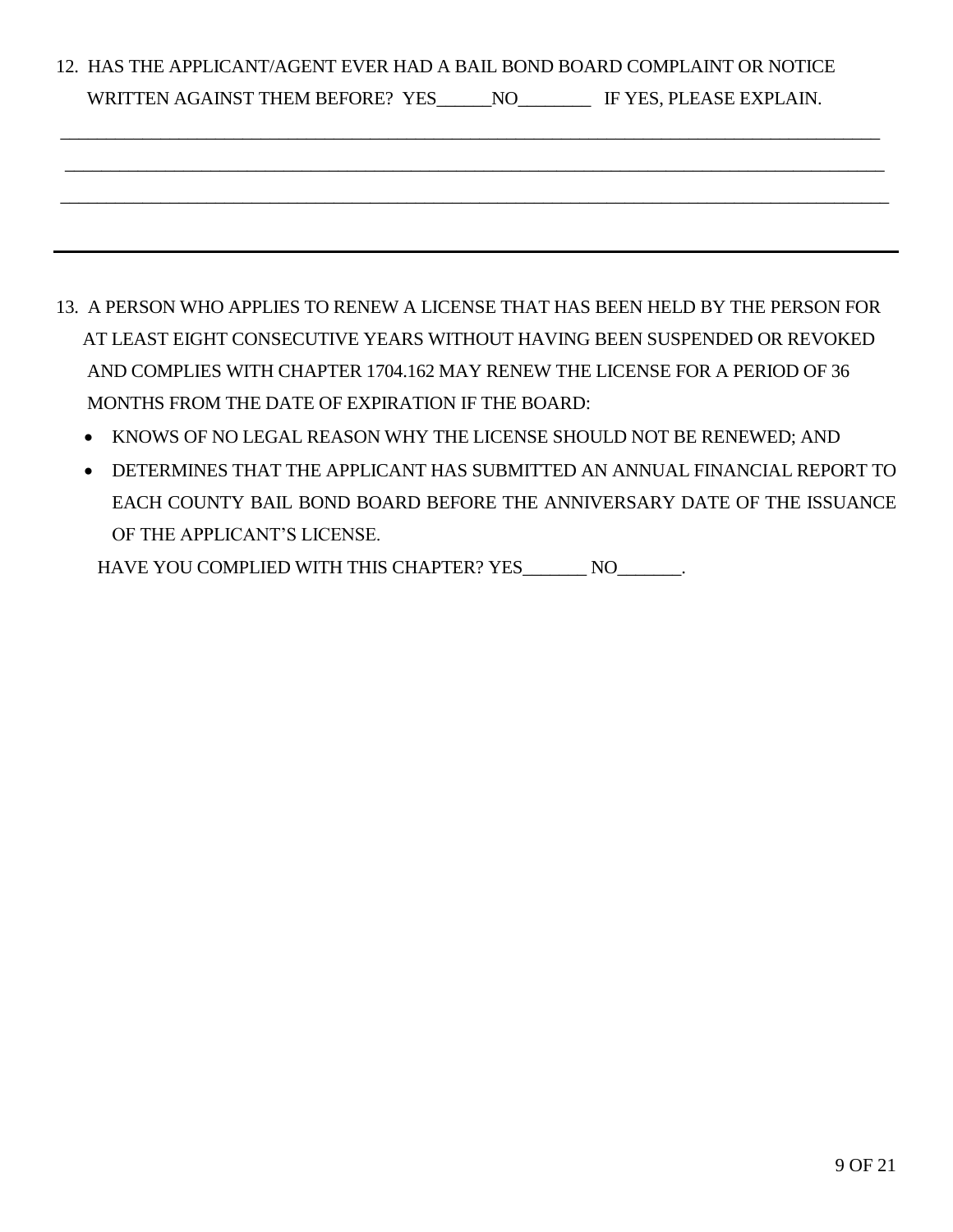#### **SECTION III**

| IN CONSIDERATION OF THE GRANTING OF THIS BAIL BOND LICENSE AND IN ORDER TO INSURE                                                                                                                                              |  |  |
|--------------------------------------------------------------------------------------------------------------------------------------------------------------------------------------------------------------------------------|--|--|
| PAYMENT OF ANY AND ALL BAIL BOND OBLIGATIONS INCURRED BY THIS APPLICANT, THE                                                                                                                                                   |  |  |
| APPLICANT WILL DEPOSIT WITH THE HARRIS COUNTY TREASURER SECURITY IN THE AMOUNT                                                                                                                                                 |  |  |
| AS INDICATED BELOW. ANY CERTIFICATE OF DEPOSIT OR CASHIER'S CHECK MUST BE FROM A                                                                                                                                               |  |  |
| FEDERAL INSURED FINANCIAL INSTITUTION.                                                                                                                                                                                         |  |  |
|                                                                                                                                                                                                                                |  |  |
| U.S. CURRENCY: $\quad \  \  \  \, \text{\ssim}$                                                                                                                                                                                |  |  |
|                                                                                                                                                                                                                                |  |  |
| CASHIER'S CHECK: \$                                                                                                                                                                                                            |  |  |
|                                                                                                                                                                                                                                |  |  |
| CERTIFICATE OF DEPOSIT:\$____________________CD No.#_____________________________                                                                                                                                              |  |  |
| BANK NAME AND LOCATION: University of the state of the state of the state of the state of the state of the state of the state of the state of the state of the state of the state of the state of the state of the state of th |  |  |
|                                                                                                                                                                                                                                |  |  |
| OR IN LIEU OF THE ABOVE: Total Property Value \$                                                                                                                                                                               |  |  |
|                                                                                                                                                                                                                                |  |  |
| IN CONSIDERATION OF THE GRANTING OF THIS BAIL BOND LICENSE AND IN ORDER TO INSURE                                                                                                                                              |  |  |
| PAYMENT OF ANY AND ALL BAIL BOND OBLIGATIONS INCURRED BY THIS APPLICANT, THE                                                                                                                                                   |  |  |
| APPLICANT WILL PUT INTO A 'DEED OF TRUST' TO THE HARRIS COUNTY BAIL BOND BOARD THE                                                                                                                                             |  |  |
| FOLLOWING DESCRIBED PROPERTY. (COMPLETE LEGAL DESCRIPTION INCLUDING VOLUME                                                                                                                                                     |  |  |
| <b>AND PAGE NUMBER)</b>                                                                                                                                                                                                        |  |  |
| LEGAL VOL PG ADDRESS ENCUMBRANCE ORG PRICE APP. VALUE                                                                                                                                                                          |  |  |
|                                                                                                                                                                                                                                |  |  |
|                                                                                                                                                                                                                                |  |  |
|                                                                                                                                                                                                                                |  |  |
|                                                                                                                                                                                                                                |  |  |
|                                                                                                                                                                                                                                |  |  |
|                                                                                                                                                                                                                                |  |  |
|                                                                                                                                                                                                                                |  |  |
|                                                                                                                                                                                                                                |  |  |

IF MARRIED, SPOUSE MUST FURNISH A SWORN STATEMENT AGREEING TO TRANSFER TO THE HARRIS COUNTY BAIL BOND BOARD, AS PART OF THE TRUST, ANY RIGHT, TITLE TO INTEREST THAT THE SPOUSE MAY HAVE IN THE PROPERTY, AND THE SPOUSE MUST EXECUTE THE DEEDS OF TRUST TO ANY COMMUNITY PROPERTY PLACED IN THE SECURITY DEPOSIT TO THE HARRIS COUNTY BAIL BOND BOARD.

 $\_$  , and the set of the set of the set of the set of the set of the set of the set of the set of the set of the set of the set of the set of the set of the set of the set of the set of the set of the set of the set of th

IT IS AGREED AND UNDERSTOOD THAT I WILL NOT FURTHER ENCUMBER THE ABOVE LISTED PROPERTY AFTER CONVEYANCE IN TRUST TO THE HARRIS COUNTY BAIL BOND BOARD, WITHOUT NOTIFYING IN WRITING AND OBTAINING THE WRITTEN PERMISSION OF THE HARRIS COUNTY BAIL BOND BOARD IN ADVANCE.

IT IS ALSO AGREED AND UNDERSTOOD THAT I WILL INSURE AND KEEP CURRENT THE INSURANCE ON ANY IMPROVEMENTS ON THE PROPERTY AGAINST ANY DAMAGE OR DESTRUCTION, WHILE THE PROPERTY REMAINS IN TRUST, IN THE FULL AMOUNT OF THE VALUE CLAIMED FOR THE IMPROVEMENTS. (COPY OF POLICIES ARE ATTACHED)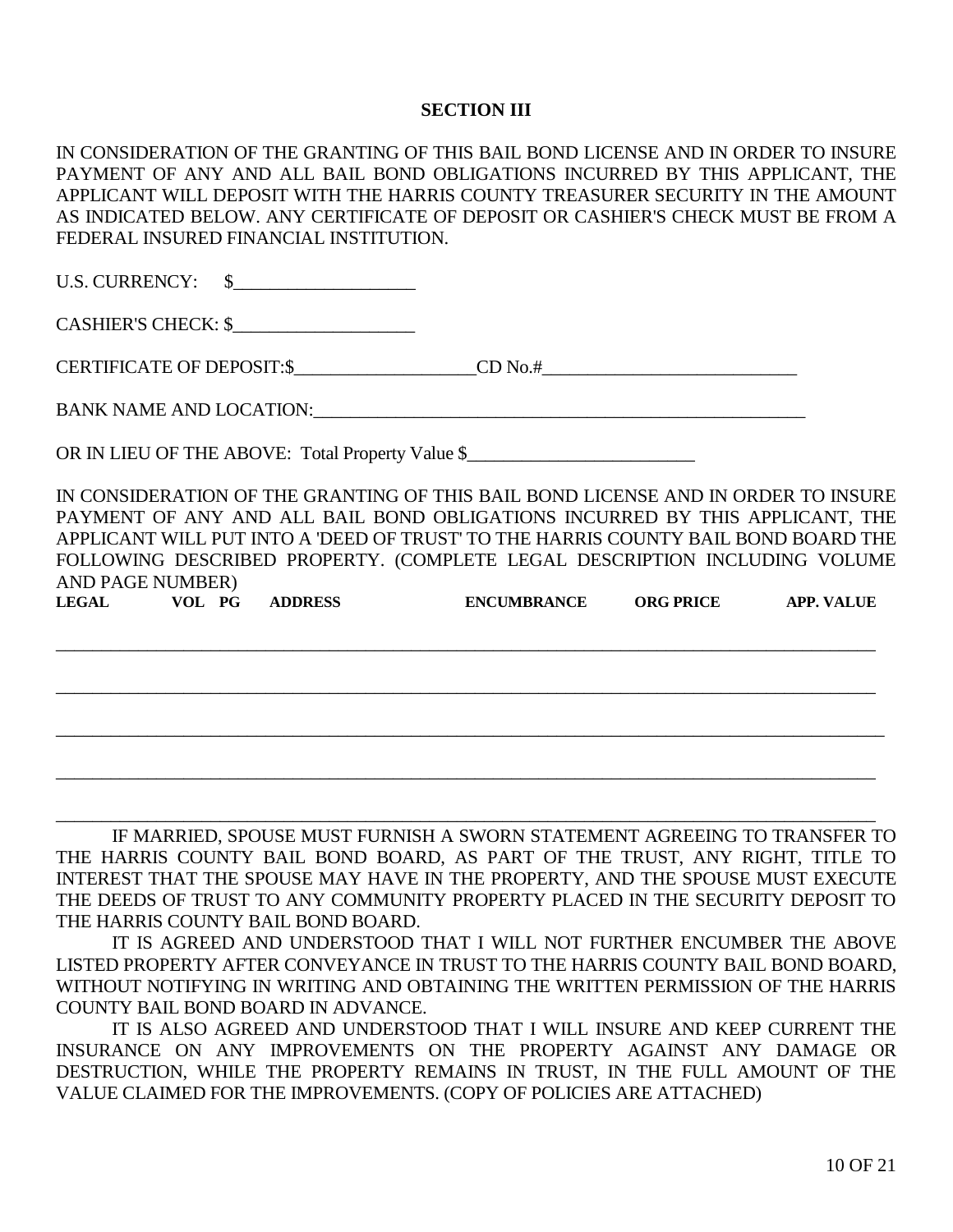IT IS FURTHER AGREED AND UNDERSTOOD THAT I WILL KEEP ALL TAXES PAID ON THE PROPERTY WHILE IT REMAINS IN TRUST. (COPY OF TAX RECEIPTS ATTACHED)

I AGREE THAT IF ANY CHANGE OCCURS THAT MATERIALLY REDUCE THE VALUE OF THE PROPERTY THAT I HAVE IN TRUST TO THE HARRIS COUNTY BAIL BOND BOARD, I WILL REPORT IT IMMEDIATELY IN WRITING AND IF NEEDED, I WILL PLEDGE ADDITIONAL COLLATERAL TO REACH THE AMOUNT TO OFFSET THE REDUCTION IN VALUE.

I HEREBY AUTHORIZE THE HARRIS COUNTY SHERIFF'S DEPARTMENT AND THEIR AGENTS TO ACCESS AND ALL RECORDS NECESSARY TO ASCERTAIN THE VALIDITY OF ANY OF THE STATEMENTS MADE ON THIS APPLICATION, INCLUDING A CREDIT CHECK TO DETERMINE DEGREE OF SOLVENCY.

I HAVE READ THE 1973 BAIL BOND ACT, AS AMENDED, AND THE HARRIS COUNTY BAIL BOND BOARD LOCAL RULES AND REGULATIONS AND I HEREBY DECLARE THAT I WILL COMPLY WITH THEM.

THE UNDERSIGNED CERTIFIES THAT THE INFORMATION CONTAINED IN THIS APPLICATION HAS BEEN CAREFULLY READ AND IS TRUE AND CORRECT AS THE CONTENTS AND IS COMPLETE.

DATE: \_\_\_\_\_\_\_\_\_\_\_\_ \_\_\_\_\_\_\_\_\_\_\_\_\_\_\_\_\_\_\_\_\_\_\_\_\_\_\_\_\_\_\_\_\_\_\_\_\_\_\_\_\_\_\_\_\_\_\_\_\_\_\_\_\_\_\_\_\_\_\_\_\_

(APPLICANT-AFFIANT)

STATE OF TEXAS COUNTY OF HARRIS

SUBSCRIBED AND SWORN TO BEFORE ME THIS THE \_\_\_\_ DAY OF \_\_\_\_\_\_\_\_\_\_\_\_\_\_\_\_,

A.D., 20\_\_\_\_, BY \_\_\_\_\_\_\_\_\_\_\_\_\_\_\_\_\_\_\_\_\_\_\_\_\_\_\_\_\_\_\_\_\_\_\_\_\_\_\_\_\_\_\_\_\_\_\_\_\_\_\_, APPLICANT-AFFIANT.

WITNESS MY HAND AND SEAL OF OFFICE THIS THE \_\_\_\_\_\_DAY OF \_\_\_\_\_\_\_\_\_\_\_\_\_\_\_\_\_, A.D., 20\_\_\_\_\_\_.

> \_\_\_\_\_\_\_\_\_\_\_\_\_\_\_\_\_\_\_\_\_\_\_\_\_\_\_\_\_\_\_\_\_\_\_\_\_\_\_\_\_\_ NOTARY PUBLIC, FOR THE STATE OF TEXAS

> MY COMMISSION EXPIRES: \_\_\_\_\_\_\_\_\_\_\_\_\_\_\_\_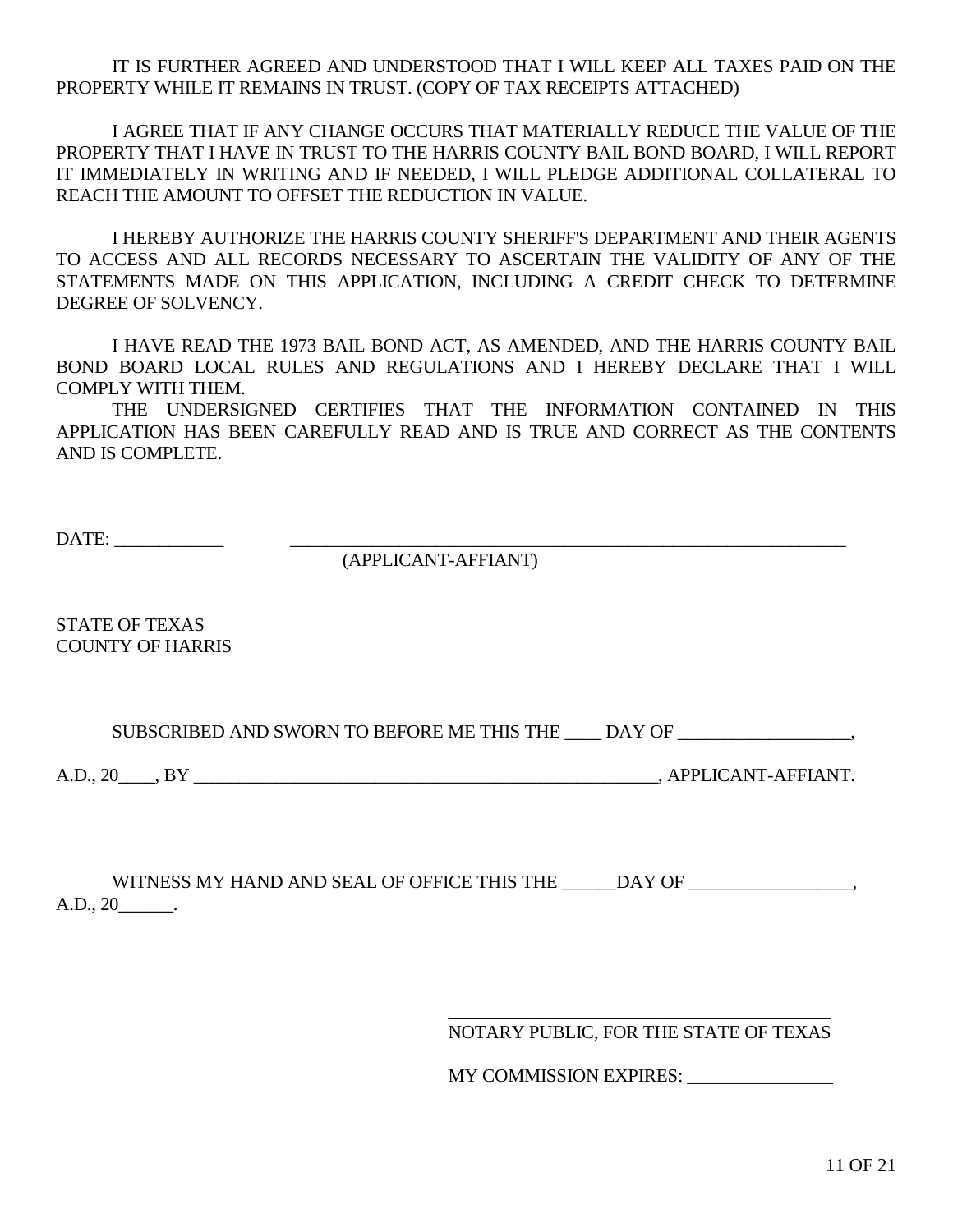# **PERSONAL FINANCIAL STATEMENT**

| <b>ASSETS</b>                                         |               | LIABILITIES AND NET WORTH                                 |               |
|-------------------------------------------------------|---------------|-----------------------------------------------------------|---------------|
| <b>CASH ON HAND &amp; IN BANKS</b><br>(SCHEDULE 2)    | $\mathcal{S}$ | NOTES PAYABLE TO BANKS -<br><b>SECURED - (SCHEDULE 2)</b> | $\mathcal{S}$ |
| <b>U.S. GOVERNMENT SECURITIES</b>                     |               | NOTES PAYABLE TO BANKS -<br>UNSECURED-(SCHEDULE 2)        |               |
| ACCTS., LOANS & NOTES RES.<br>(SCHEDULE 3)            |               | <b>NOTES PAYABLE TO</b><br><b>RELATIVES</b>               |               |
| <b>CASH SURRENDER VALUE LIFE</b><br>INS. (SCHEDULE 4) |               | <b>ACCTS. &amp; NOTES PAYABLE TO</b><br><b>OTHERS</b>     |               |
| <b>OTHER STOCKS &amp; BONDS</b><br>(SCHEDULE 5)       |               | <b>RENTS &amp; INTEREST DUE</b>                           |               |
| <b>REAL ESTATE (SCHEDULE 1)</b>                       |               | TAXES DUE (SCHEDULE 1)                                    |               |
| AUTOMOBILES - NUMBER ()                               |               | <b>LIEN ON REAL ESTATE</b><br>(SCHEDULE 1)                |               |
| <b>OTHER ASSETS (ITEMIZE)</b>                         |               | <b>OTHER LIABILITIES (ITEMIZE)</b>                        |               |
|                                                       |               |                                                           |               |
|                                                       |               |                                                           |               |
|                                                       |               | <b>TOTAL LIABILITIES</b>                                  |               |
|                                                       |               | <b>NET WORTH</b>                                          |               |
| <b>TOTAL ASSETS</b>                                   | $\mathcal{S}$ | <b>TOTAL NET WORTH</b>                                    | \$            |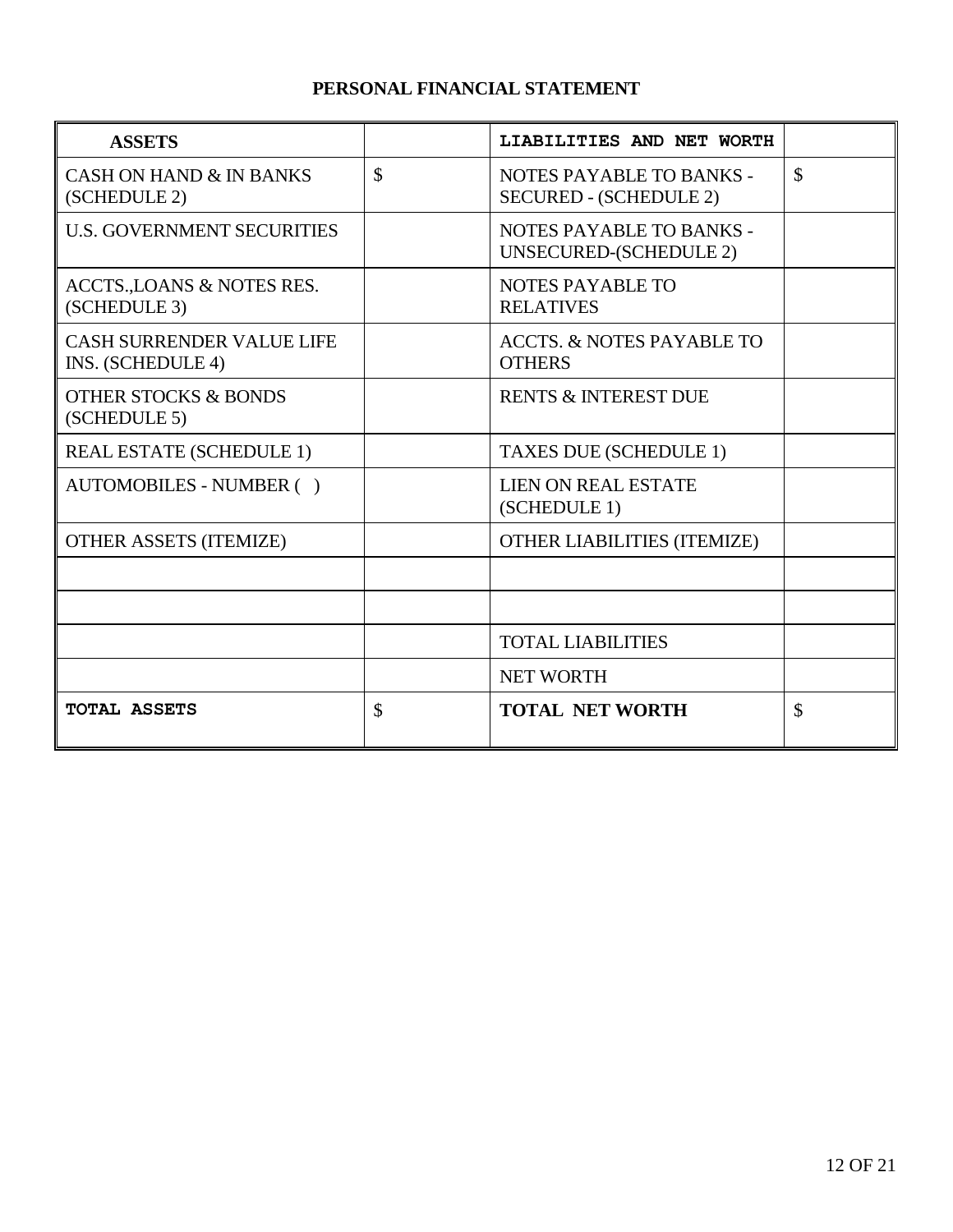#### **SOURCE OF INCOME CONTINGENT LIABILITIES**

| <b>SALARY</b>                   |    | AS ENDORSER OR CO-MAKER | \$ |
|---------------------------------|----|-------------------------|----|
| <b>BONUS &amp; COMMISSION</b>   | κĐ | ON LEASES OR CONTRACTS  | \$ |
| <b>DIVIDENDS &amp; INTEREST</b> |    | <b>LEGAL CLAIMS</b>     | ◡  |
| <b>REAL ESTATE INCOME</b>       |    | OTHER SPECIAL DEBT      | D  |
|                                 |    |                         |    |
|                                 |    |                         |    |
|                                 |    |                         |    |

#### **INSURANCE**

| FIRE INS. BUILDINGS          |         | PERSONAL               |  |
|------------------------------|---------|------------------------|--|
| HOUSEHOLD EFFECTS & AUTOS    |         | <b>GENERAL PUBLIC</b>  |  |
| LIABILITIES INS. AUTOMOBILES | ¢<br>ъD | <b>OTHER INSURANCE</b> |  |
|                              |         |                        |  |

# **SCHEDULE 1** - **REAL ESTATE**

#### **REAL PROPERTY LIST:**

REAL ESTATE EXEMPT FROM FORCED SALE:

LEGAL DESCRIPTION, VOLUME AND PAGE, ADDRESS, ORIGINAL PRICE, APPRAISED VALUE, ENCUMBRANCE, TAXES.

| RESIDENTIAL HOMESTEAD: |        |  |                |                    |                   |                   |
|------------------------|--------|--|----------------|--------------------|-------------------|-------------------|
| <b>LEGAL</b>           | VOL PG |  | <b>ADDRESS</b> | <b>ENCUMBRANCE</b> | <b>ORG. PRICE</b> | <b>APP. VALUE</b> |
|                        |        |  |                |                    |                   |                   |
|                        |        |  |                |                    |                   |                   |
|                        |        |  |                |                    |                   |                   |
|                        |        |  |                |                    |                   |                   |
|                        |        |  |                |                    |                   |                   |
|                        |        |  |                |                    |                   |                   |
|                        |        |  |                |                    |                   |                   |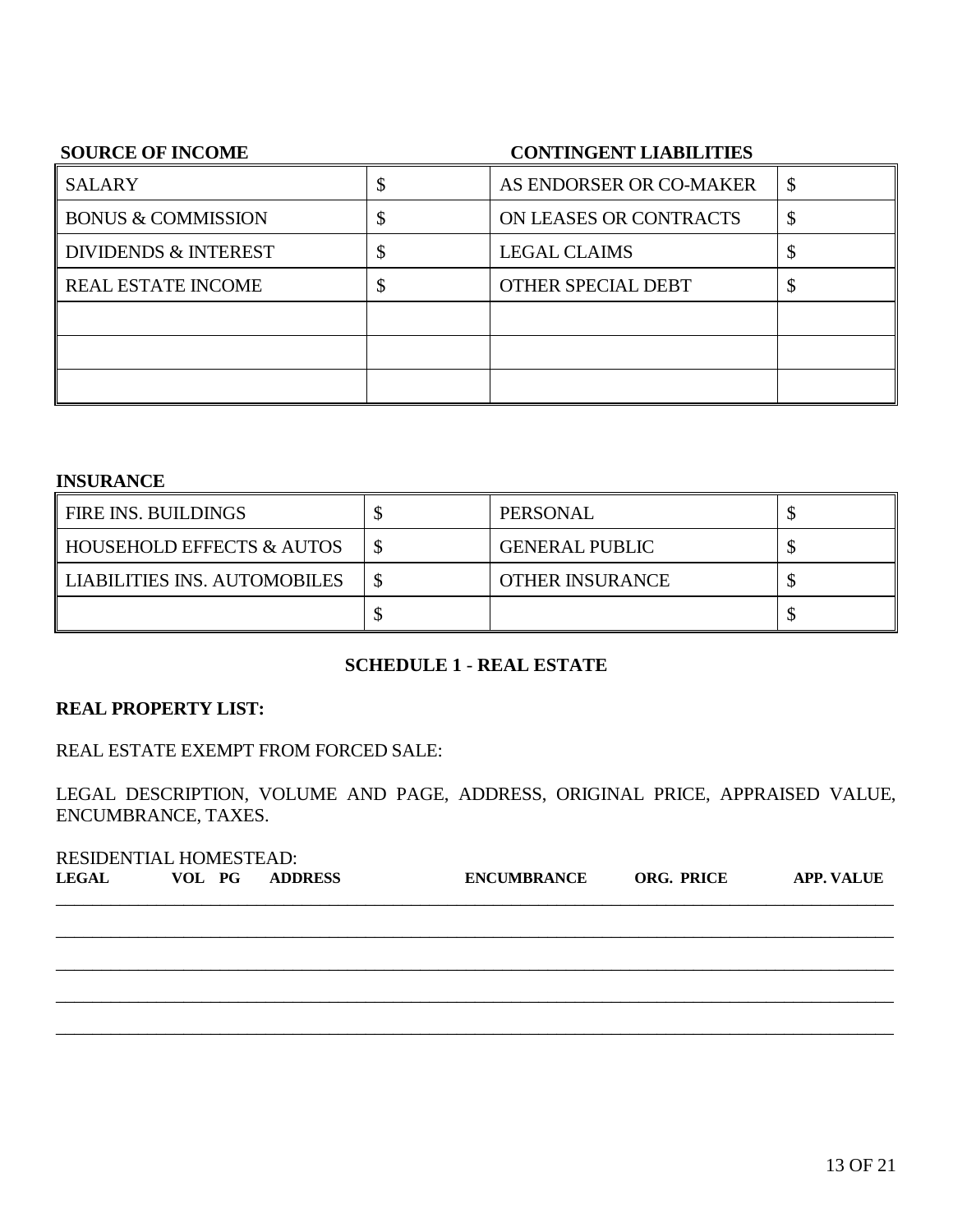| <b>BUSINESS HOMESTEAD:</b> |        |                |  |
|----------------------------|--------|----------------|--|
| <b>LEGAL</b>               | VOL PG | <b>ADDRESS</b> |  |

ENCUMBRANCE ORG. PRICE APP. VALUE

#### NOT EXEMPT FROM FORCED SALE: **LEGAL** VOL PG ADDRESS

**STATE OF TEXAS** 

**COUNTY OF HARRIS** 

APPLICANT, DO HEREBY DECLARE THE  $\mathbf{I},$ INFORMATION CONTAINED IN SCHEDULES NO. 1,2,3.4 AND 5 ARE TRUE AND CORRECT TO THE BEST OF MY KNOWLEDGE.

(APPLICANT)

SUBSCRIBED AND SWORN TO BEFORE ME THIS THE DAY OF

NOTARY PUBLIC, FOR THE STATE OF TEXAS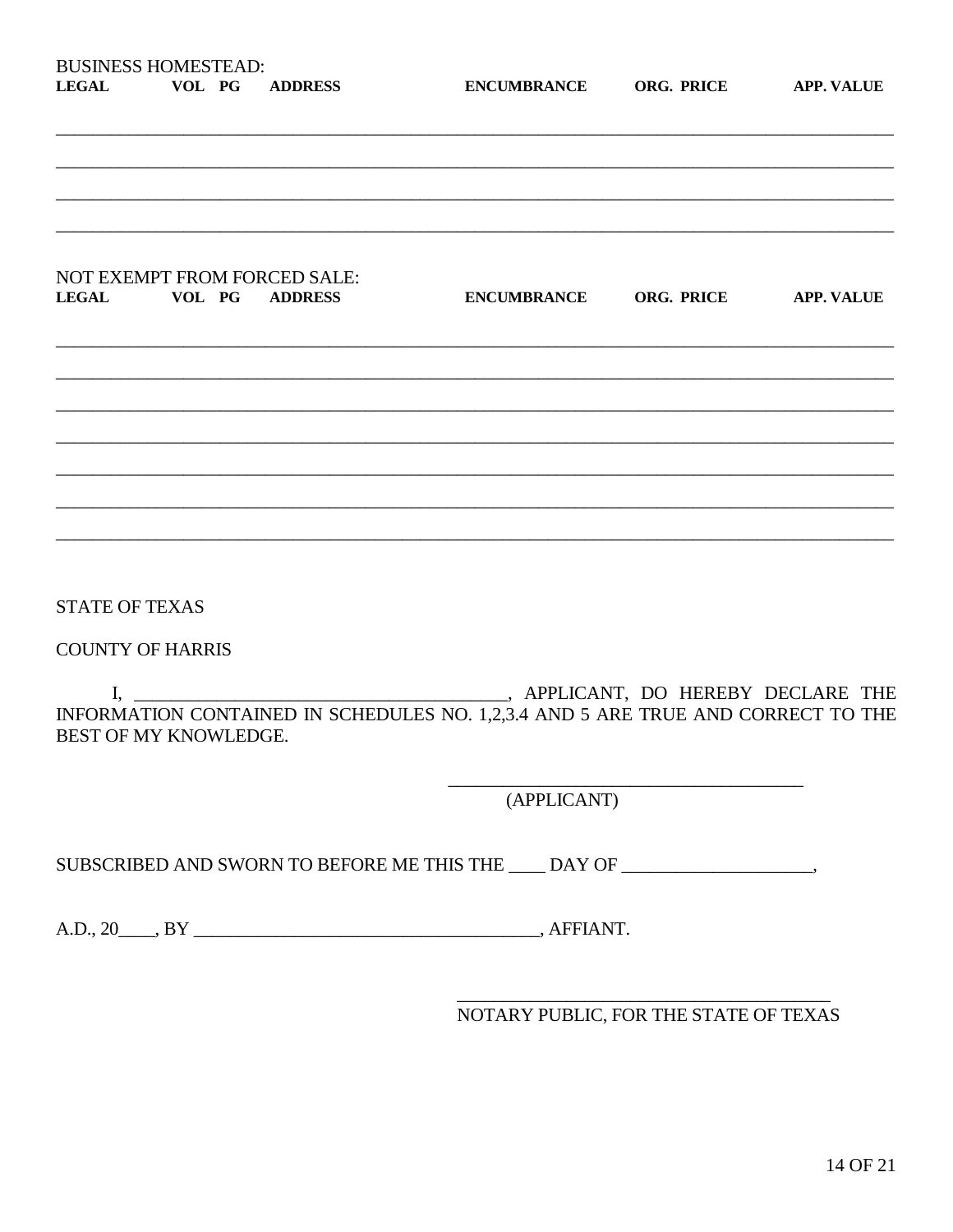### **SCHEDULE 2 BANKING RELATIONS** (A LIST OF ALL MY BANKS, SAVINGS & LOAN ACCOUNTS)

| <b>NAME AND LOCATION</b> | <b>BALANCE</b> | ACC# | <b>LOANS</b> | HOW ENDORSED,<br><b>GUARANTEED OR</b><br><b>SECURED</b> |
|--------------------------|----------------|------|--------------|---------------------------------------------------------|
|                          |                |      |              |                                                         |
|                          |                |      |              |                                                         |
|                          |                |      |              |                                                         |
|                          |                |      |              |                                                         |
|                          |                |      |              |                                                         |

# **SCHEDULE3 ACCOUNTS, LOANS & NOTES RECEIVABLE** (AMOUNTS OWED TO ME.)

| <b>NAME AND</b><br><b>ADDRESS OF</b><br><b>DEBTOR</b> | <b>AMOUNT</b><br><b>OWING</b> | AGE<br><b>OF</b><br><b>DEBT</b> | <b>DESCRIPTION</b><br>OR NATURE OF<br><b>DEBT</b> | <b>DESCRIPTION OF</b><br><b>SECURITY HELD</b> | <b>DATE</b><br><b>PAYMENT</b><br><b>EXPECTED</b> |
|-------------------------------------------------------|-------------------------------|---------------------------------|---------------------------------------------------|-----------------------------------------------|--------------------------------------------------|
|                                                       |                               |                                 |                                                   |                                               |                                                  |
|                                                       |                               |                                 |                                                   |                                               |                                                  |
|                                                       |                               |                                 |                                                   |                                               |                                                  |
|                                                       |                               |                                 |                                                   |                                               |                                                  |
|                                                       |                               |                                 |                                                   |                                               |                                                  |
|                                                       |                               |                                 |                                                   |                                               |                                                  |
|                                                       |                               |                                 |                                                   |                                               |                                                  |

#### **SCHEDULE 4 LIFE INSURANCE**

| <b>NAME OF</b><br><b>PERSON</b><br><b>INSURED</b> | <b>NAME OF</b><br><b>BENEFICIARY</b> | NAME OF INS.<br><b>COMPANY</b> | <b>TYPE OF</b><br><b>POLICY</b> | <b>FACE</b><br><b>AMOUNT OF</b><br><b>POLICY</b> | <b>TOTAL</b><br><b>LOANS</b><br><b>AGAINST</b><br><b>POLICY</b> |
|---------------------------------------------------|--------------------------------------|--------------------------------|---------------------------------|--------------------------------------------------|-----------------------------------------------------------------|
|                                                   |                                      |                                |                                 |                                                  |                                                                 |
|                                                   |                                      |                                |                                 |                                                  |                                                                 |
|                                                   |                                      |                                |                                 |                                                  |                                                                 |
|                                                   |                                      |                                |                                 |                                                  |                                                                 |
|                                                   |                                      |                                |                                 |                                                  |                                                                 |
|                                                   |                                      |                                |                                 |                                                  |                                                                 |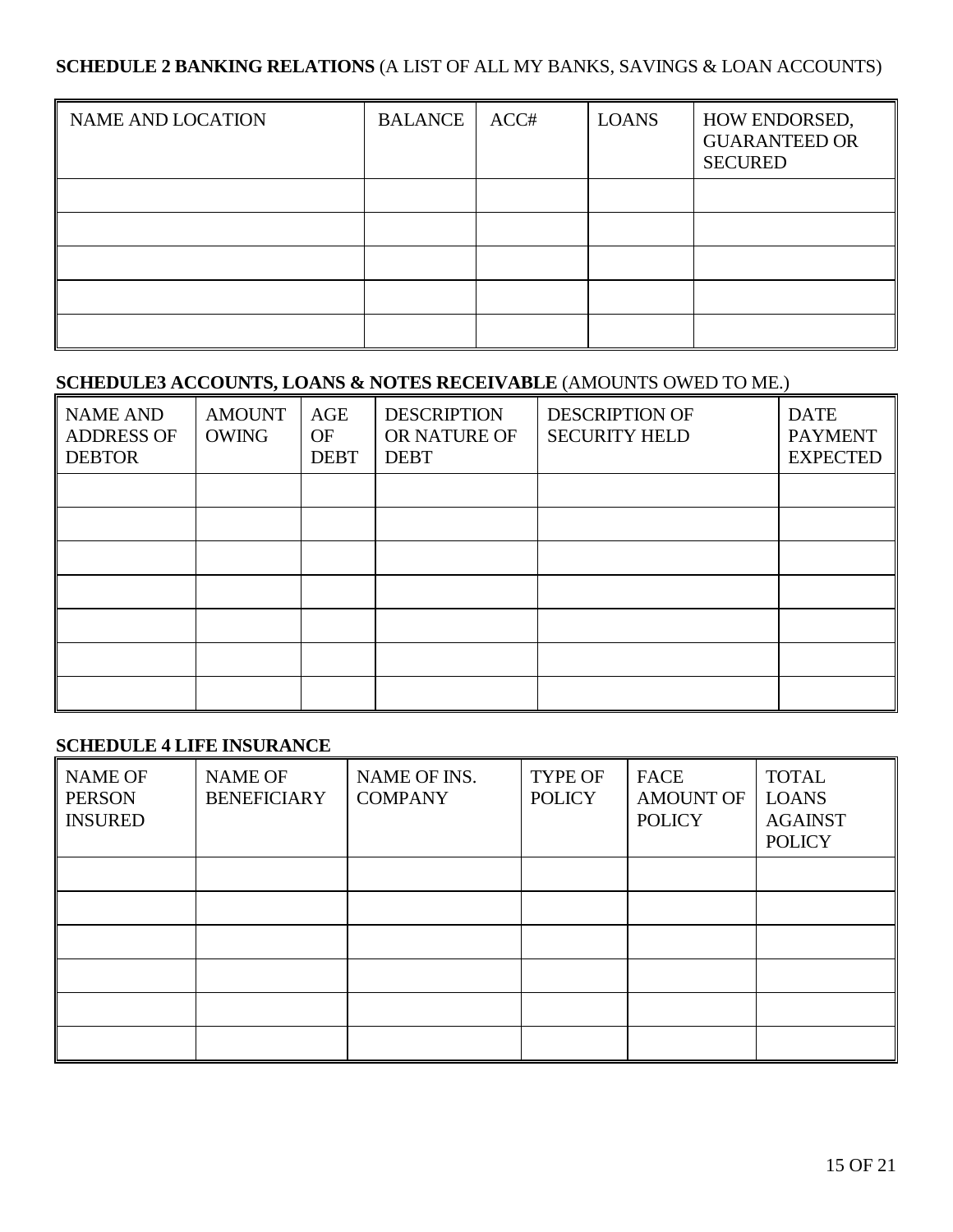# **SCHEDULE 2 BANKING RELATIONS** (A LIST OF ALL MY BANKS, SAVINGS & LOAN ACCOUNTS)

| <b>NAME AND LOCATION</b> | <b>BALANCE</b> | ACC# | <b>LOANS</b> | HOW ENDORSED,<br><b>GUARANTEED OR</b><br><b>SECURED</b> |
|--------------------------|----------------|------|--------------|---------------------------------------------------------|
|                          |                |      |              |                                                         |
|                          |                |      |              |                                                         |
|                          |                |      |              |                                                         |
|                          |                |      |              |                                                         |
|                          |                |      |              |                                                         |

# **SCHEDULE3 ACCOUNTS, LOANS & NOTES RECEIVABLE** (AMOUNTS OWED TO ME.)

| <b>NAME AND</b><br><b>ADDRESS OF</b><br><b>DEBTOR</b> | <b>AMOUNT</b><br><b>OWING</b> | AGE<br><b>OF</b><br><b>DEBT</b> | <b>DESCRIPTION</b><br>OR NATURE OF<br><b>DEBT</b> | <b>DESCRIPTION OF</b><br><b>SECURITY HELD</b> | <b>DATE</b><br><b>PAYMENT</b><br><b>EXPECTED</b> |
|-------------------------------------------------------|-------------------------------|---------------------------------|---------------------------------------------------|-----------------------------------------------|--------------------------------------------------|
|                                                       |                               |                                 |                                                   |                                               |                                                  |
|                                                       |                               |                                 |                                                   |                                               |                                                  |
|                                                       |                               |                                 |                                                   |                                               |                                                  |
|                                                       |                               |                                 |                                                   |                                               |                                                  |
|                                                       |                               |                                 |                                                   |                                               |                                                  |
|                                                       |                               |                                 |                                                   |                                               |                                                  |
|                                                       |                               |                                 |                                                   |                                               |                                                  |

# **SCHEDULE 4 LIFE INSURANCE**

| <b>NAME OF</b><br><b>PERSON</b><br><b>INSURED</b> | <b>NAME OF</b><br><b>BENEFICIARY</b> | NAME OF INS.<br><b>COMPANY</b> | <b>TYPE OF</b><br><b>POLICY</b> | <b>FACE</b><br><b>AMOUNT OF</b><br><b>POLICY</b> | <b>TOTAL</b><br><b>LOANS</b><br><b>AGAINST</b><br><b>POLICY</b> |
|---------------------------------------------------|--------------------------------------|--------------------------------|---------------------------------|--------------------------------------------------|-----------------------------------------------------------------|
|                                                   |                                      |                                |                                 |                                                  |                                                                 |
|                                                   |                                      |                                |                                 |                                                  |                                                                 |
|                                                   |                                      |                                |                                 |                                                  |                                                                 |
|                                                   |                                      |                                |                                 |                                                  |                                                                 |
|                                                   |                                      |                                |                                 |                                                  |                                                                 |
|                                                   |                                      |                                |                                 |                                                  |                                                                 |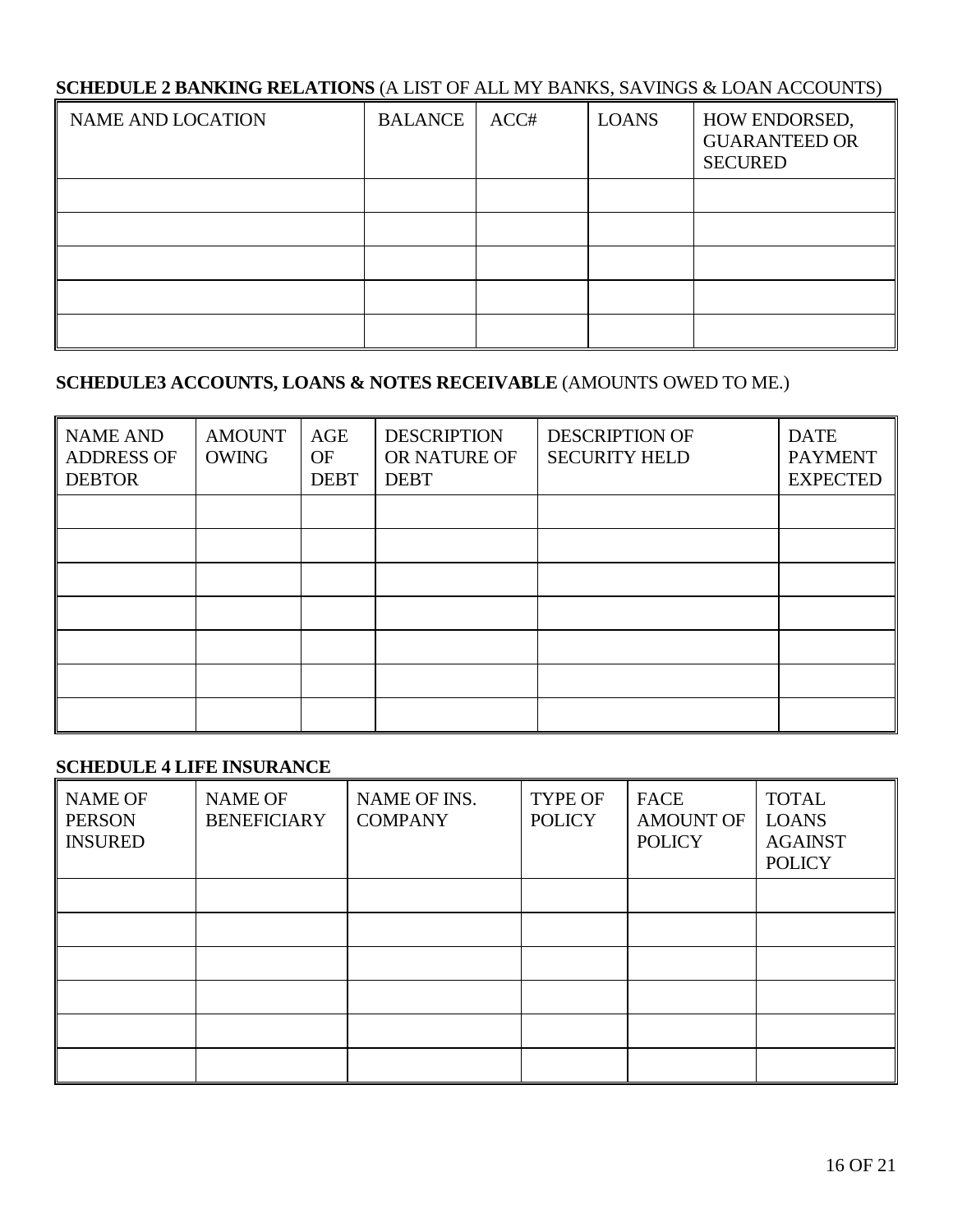# **SCHEDULE 2 BANKING RELATIONS** (A LIST OF ALL MY BANKS, SAVINGS & LOAN ACCOUNTS)

| <b>NAME AND LOCATION</b> | <b>BALANCE</b> | ACC# | <b>LOANS</b> | HOW ENDORSED,<br><b>GUARANTEED OR</b><br><b>SECURED</b> |
|--------------------------|----------------|------|--------------|---------------------------------------------------------|
|                          |                |      |              |                                                         |
|                          |                |      |              |                                                         |
|                          |                |      |              |                                                         |
|                          |                |      |              |                                                         |
|                          |                |      |              |                                                         |

# **SCHEDULE 3 ACCOUNTS, LOANS & NOTES RECEIVABLE** (AMOUNTS OWED TO ME.)

| <b>NAME AND</b><br><b>ADDRESS OF</b><br><b>DEBTOR</b> | <b>AMOUNT</b><br><b>OWING</b> | AGE<br><b>OF</b><br><b>DEBT</b> | <b>DESCRIPTION</b><br>OR NATURE OF<br><b>DEBT</b> | <b>DESCRIPTION OF</b><br><b>SECURITY HELD</b> | <b>DATE</b><br><b>PAYMENT</b><br><b>EXPECTED</b> |
|-------------------------------------------------------|-------------------------------|---------------------------------|---------------------------------------------------|-----------------------------------------------|--------------------------------------------------|
|                                                       |                               |                                 |                                                   |                                               |                                                  |
|                                                       |                               |                                 |                                                   |                                               |                                                  |
|                                                       |                               |                                 |                                                   |                                               |                                                  |
|                                                       |                               |                                 |                                                   |                                               |                                                  |
|                                                       |                               |                                 |                                                   |                                               |                                                  |
|                                                       |                               |                                 |                                                   |                                               |                                                  |
|                                                       |                               |                                 |                                                   |                                               |                                                  |

#### **SCHEDULE 4 LIFE INSURANCE**

| <b>NAME OF</b><br><b>PERSON</b><br><b>INSURED</b> | <b>NAME OF</b><br><b>BENEFICIARY</b> | NAME OF INS.<br><b>COMPANY</b> | <b>TYPE OF</b><br><b>POLICY</b> | <b>FACE</b><br><b>AMOUNT OF</b><br><b>POLICY</b> | <b>TOTAL</b><br><b>LOANS</b><br><b>AGAINST</b><br><b>POLICY</b> |
|---------------------------------------------------|--------------------------------------|--------------------------------|---------------------------------|--------------------------------------------------|-----------------------------------------------------------------|
|                                                   |                                      |                                |                                 |                                                  |                                                                 |
|                                                   |                                      |                                |                                 |                                                  |                                                                 |
|                                                   |                                      |                                |                                 |                                                  |                                                                 |
|                                                   |                                      |                                |                                 |                                                  |                                                                 |
|                                                   |                                      |                                |                                 |                                                  |                                                                 |
|                                                   |                                      |                                |                                 |                                                  |                                                                 |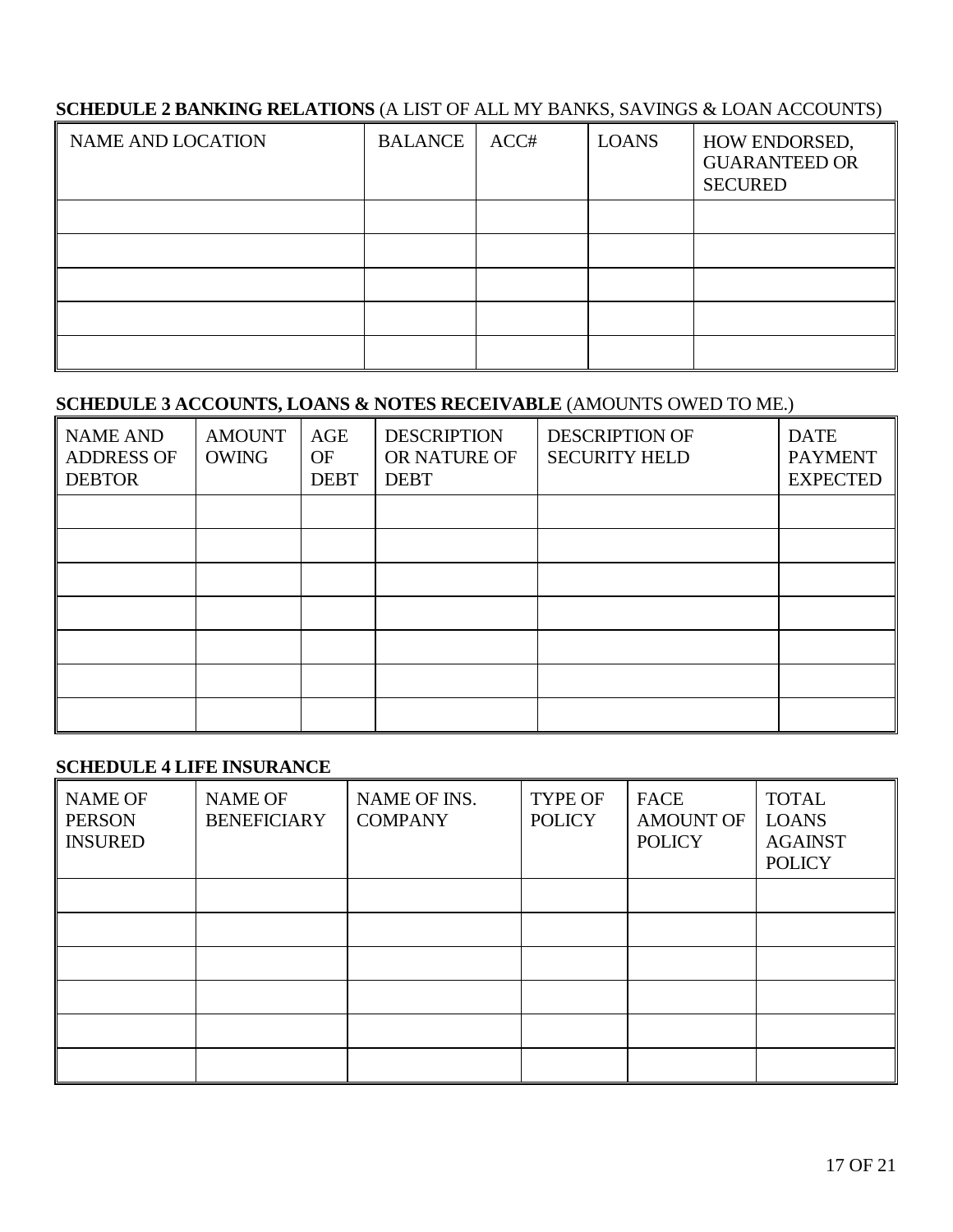#### **SCHEDULE 5 OTHER STOCKS & BONDS**

| <b>FACE VALUE</b><br><b>BONDS &amp;</b><br><b>STOCK SHARES</b> | DESCRIP.<br><b>OF</b><br><b>SECURITY</b> | <b>REGISTERED</b><br>IN THE NAME<br>OF | <b>COST</b> | <b>PRESENT</b><br><b>MARKET</b><br><b>VALUE</b> | <b>INCOME</b><br><b>REC'D</b><br><b>LAST YEAR</b> | $_{\rm IF}$<br><b>PLEDGED</b><br><b>STATE TO</b><br><b>WHOM</b> |
|----------------------------------------------------------------|------------------------------------------|----------------------------------------|-------------|-------------------------------------------------|---------------------------------------------------|-----------------------------------------------------------------|
|                                                                |                                          |                                        |             |                                                 |                                                   |                                                                 |
|                                                                |                                          |                                        |             |                                                 |                                                   |                                                                 |
|                                                                |                                          |                                        |             |                                                 |                                                   |                                                                 |
|                                                                |                                          |                                        |             |                                                 |                                                   |                                                                 |
|                                                                |                                          |                                        |             |                                                 |                                                   |                                                                 |

THE UNDERSIGNED CERTIFIES THAT THE INFORMATION CONTAINED IN THIS FINANCIAL STATEMENT HAS BEEN CAREFULLY READ AND IS COMPLETE, (WITHOUT MATERIAL OMISSIONS) TRUE AND CORRECT.

DATE: \_\_\_\_\_\_\_\_\_\_\_\_\_\_\_\_\_\_\_\_\_ SIGNED: \_\_\_\_\_\_\_\_\_\_\_\_\_\_\_\_\_\_\_\_\_\_\_\_\_\_\_\_\_\_\_\_\_\_\_\_\_\_\_\_\_\_\_\_\_\_\_\_\_\_\_\_

SUBSCRIBED AND SWORN TO BEFORE ME THIS THE \_\_\_\_\_\_\_DAY OF \_\_\_\_\_\_\_\_\_\_\_\_\_\_\_\_\_\_\_\_\_\_\_,

A.D., 20\_\_\_\_\_, \_\_\_\_\_\_\_\_\_\_\_\_\_\_\_\_\_\_\_\_\_\_\_\_\_\_\_\_\_\_\_\_\_\_APPLICANT-AFFIANT.

WITNESS MY HAND AND SEAL OF OFFICE THIS THE \_\_\_\_\_\_\_DAY OF \_\_\_\_\_\_\_\_\_\_\_\_\_\_\_\_\_\_\_\_\_\_,

 $A.D., 20$ <sub>\_\_\_\_\_\_\_\_\_</sub>

\_\_\_\_\_\_\_\_\_\_\_\_\_\_\_\_\_\_\_\_\_\_\_\_\_\_\_\_\_\_\_\_\_\_\_\_\_\_ NOTARY PUBLIC FOR THE STATE OF TEXAS MY COMMISSION EXPIRES: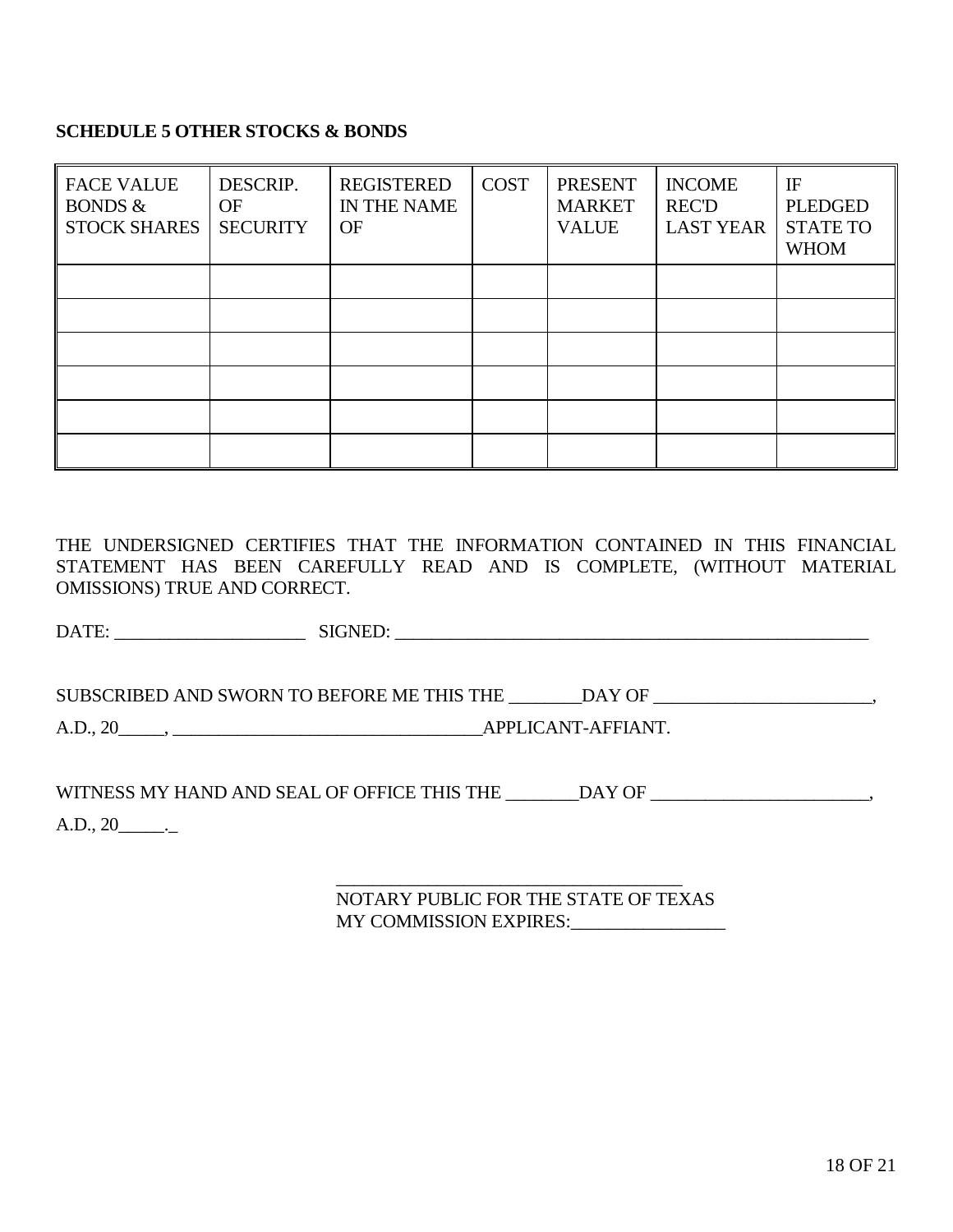STATE OF TEXAS

COUNTY OF HARRIS

BEFORE ME, THE UNDERSIGNED AUTHORITY, A NOTARY PUBLIC IN AND FOR THE STATE OF TEXAS, ON THIS DAY PERSONALLY APPEARED \_\_\_\_\_\_\_\_\_\_\_\_\_\_\_\_\_\_\_\_\_\_\_\_\_\_\_\_\_\_\_\_ KNOWN TO ME TO BE THE PERSON WHOSE NAME IS SUBSCRIBED TO THE FOREGOING INSTRUMENT, AND ACKNOWLEDGED TO ME THAT HE EXECUTED THE SAME FOR PURPOSES AND CONSIDERATION THEREIN EXPRESSED.

GIVEN UNDER MY HAND AND SEAL OF OFFICE ON THIS THE \_\_\_\_\_DAY OF\_\_\_\_\_\_\_\_\_\_\_\_, A.D, 20\_\_\_\_\_

> \_\_\_\_\_\_\_\_\_\_\_\_\_\_\_\_\_\_\_\_\_\_\_\_\_\_\_\_\_\_\_\_\_\_\_\_\_\_\_\_\_ NOTARY PUBLIC FOR THE STATE OF TEXAS

MY COMMISSION EXPIRES: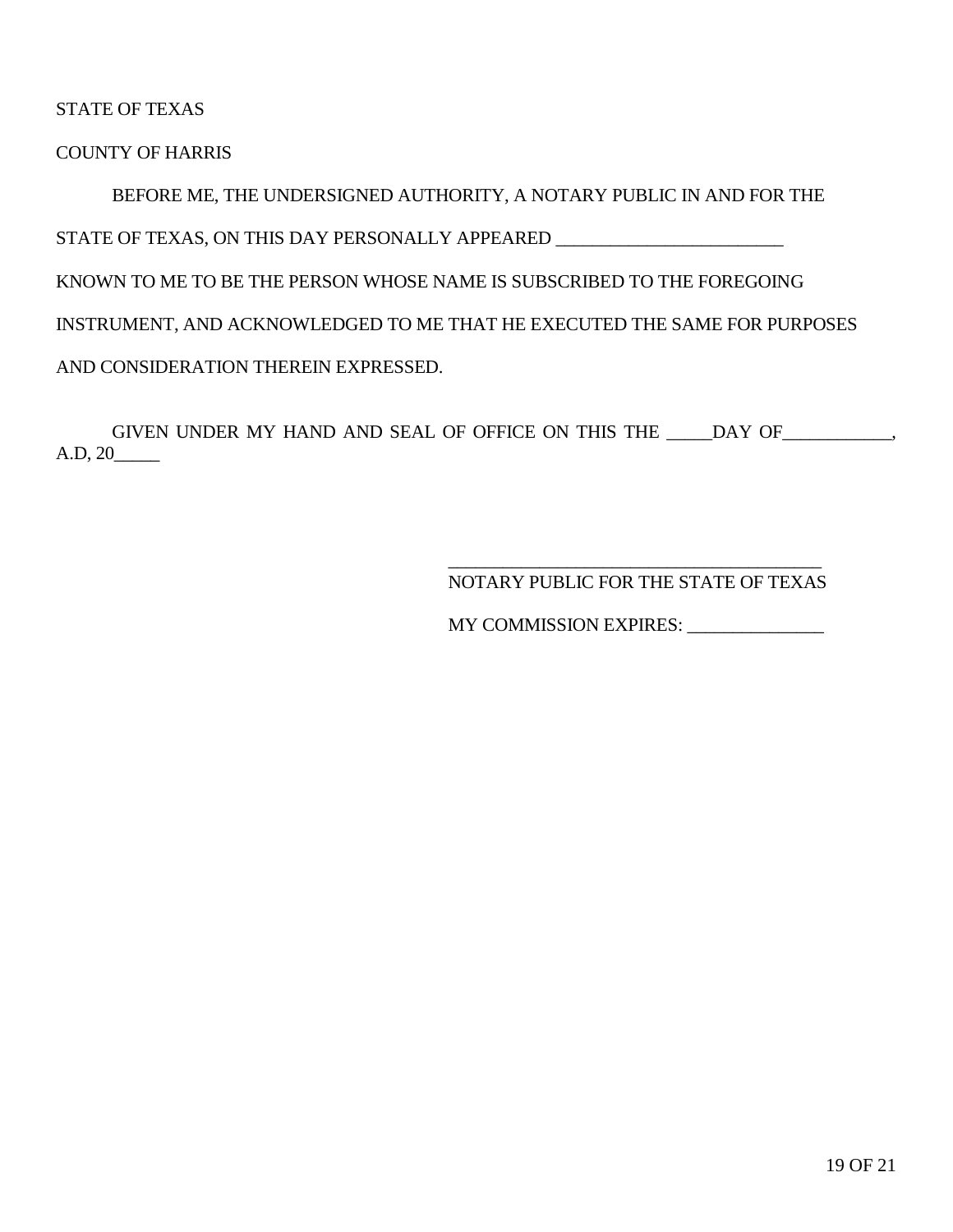#### **STATE OF TEXAS**

# **COUNTY OF HARRIS**

\_\_\_\_\_\_\_\_\_\_\_\_\_\_\_\_\_\_\_\_\_\_\_\_\_\_\_\_\_\_\_\_\_\_\_\_\_

#### **AFFIDAVIT**

I, \_\_\_\_\_\_\_\_\_\_\_\_\_\_\_\_\_\_\_\_\_\_\_\_\_\_\_\_\_\_\_\_\_, AFFIANT, AFFIRM THAT AS OF THE DATE OF THE APPLICATION, I, \_\_\_\_\_\_\_\_\_\_\_\_\_\_\_\_\_\_\_\_\_\_\_\_\_\_\_\_\_\_ APPLICANT, HAVE NO UNPAID FINAL JUDGEMENTS OF FORFEITURE AGAINST ME IN ANY COUNTY IN WHICH I HAVE WRITTEN A BAIL BOND OR IN ANY COUNTY IN WHICH I HOLD OR HAVE HELD A BAIL BOND LICENSE.

**AFFIANT**

BEFORE ME, NOTARY PUBLIC, ON THIS \_\_\_\_\_\_DAY OF \_\_\_\_\_\_\_\_\_\_\_\_\_\_\_\_\_\_\_\_\_\_\_\_\_\_\_, A.D. 20\_\_\_\_\_\_\_ PERSONALLY APPEARED \_\_\_\_\_\_\_\_\_\_\_\_\_\_\_\_\_\_\_\_\_\_\_\_\_\_\_\_\_\_\_\_\_\_\_\_\_\_, KNOWN TO ME TO BE THE PERSON WHOSE NAME IS SUBSCRIBED TO THE FOREGOING DOCUMENT AND, BEING BY ME FIRST DULY SWORN, DECLARED THAT THE STATEMENTS THEREIN CONTAINED ARE TRUE AND CORRECT.

**SEAL** 

#### **\_\_\_\_\_\_\_\_\_\_\_\_\_\_\_\_\_\_\_\_\_\_\_\_\_\_\_\_\_\_\_\_\_\_\_\_\_\_\_\_\_\_ NOTARY PUBLIC, STATE OF TEXAS**

 **MY COMMISSION EXPIRES: \_\_\_\_\_\_\_\_\_\_\_\_\_\_\_**